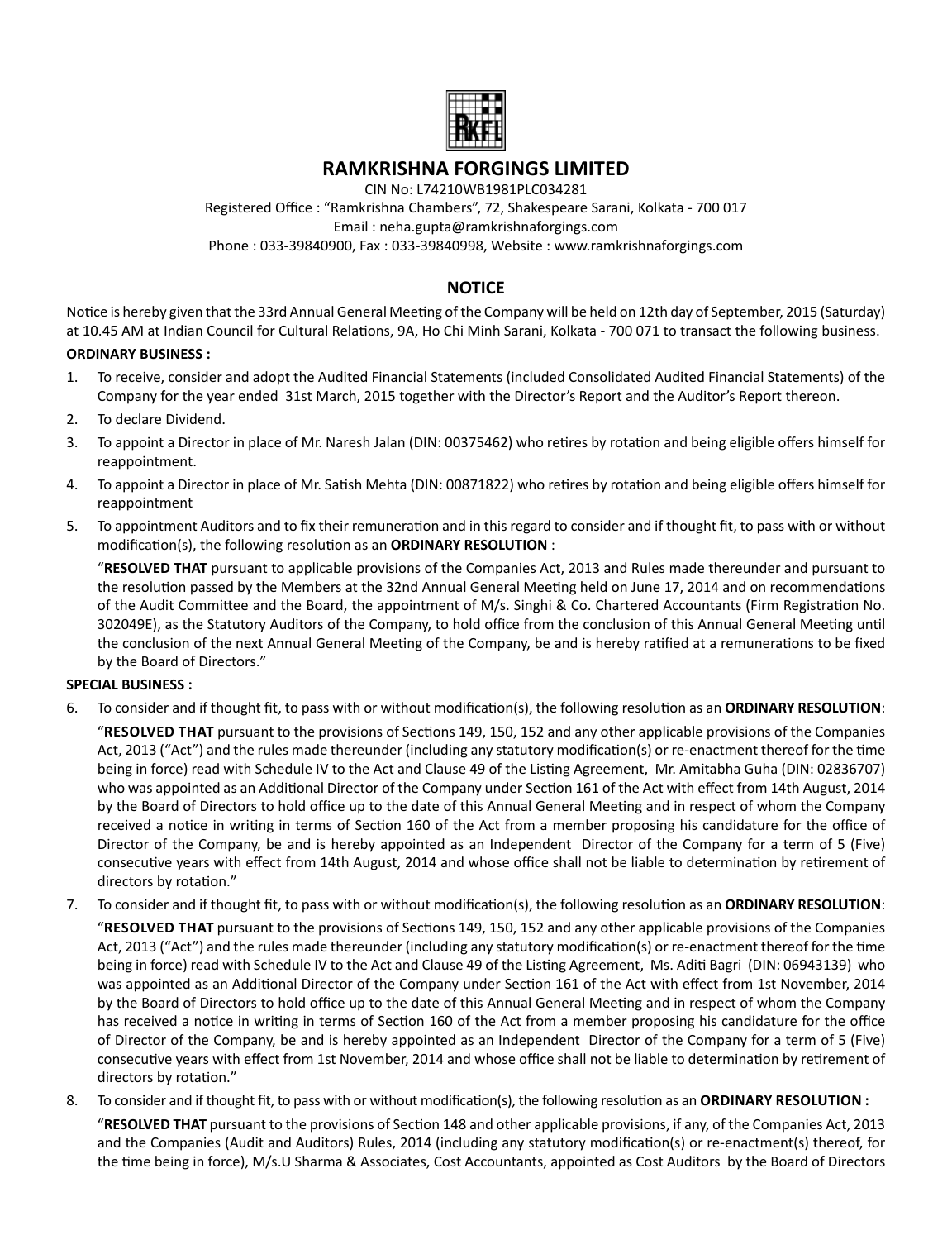2 Notice

of the Company, to conduct the audit of the cost records of the Company for the financial years ending March 31, 2015 and March 31, 2016 be paid a remuneration of  $\bar{\tau}$  3,25,000 (Rupees Three Lakhs Twenty Five Thousand) for the year 2014-2015 and ₹ 3,50,000 (Rupees Three Lakhs Fifty Thousand)for the year 2015-2016 plus service tax and Travelling, Local Conveyance and Out of pocket expenses not exceeding 20% of the remuneration for the respective year."

 "**RESOLVED FURTHER THAT** the Board of Directors of the Company be and is hereby authorised to do all acts and take all such steps as may be necessary, proper or expedient to give effect to this resolution."

9. To consider and if thought fit, to pass with or without modification(s) the following resolution as a **SPECIAL RESOLUTION.** "RESOLVED THAT in supersession of the resolution passed at the 32nd Annual General Meeting of the Company held on 17th June, 2014, under Section 180(1)(a) of the Companies Act, 2013 and other applicable provisions, if any, of the Companies Act, 2013, as amended from time to time, the consent of the Company be and is hereby accorded under Section  $180(1)(a)$ of the Companies Act, 2013 and other applicable provisions, if any, of the Companies Act, 2013, as amended from time to time, for the creation by the Board of Directors of the Company (hereinafter referred to as the "Board" which term shall include any Committee thereof for the time being exercising the powers conferred on the Board by this Resolution) of such mortgages, charges and hypothecations as may be necessary on such of the assets of the Company, both present and future, in such manner as the Board / Committee of the Board may direct, together with power to take over the management of the Company in certain events, to or in favour of financial institutions, foreign financial institutions, investment institutions and their subsidiaries, banks, mutual funds, trusts, other bodies corporate (hereinafter referred to as the "Lending Agencies") and Trustees for the holders of debentures/ bonds and/or other instruments which may be issued on private placement basis or otherwise, to secure rupee term loans/foreign currency loans, debentures, bonds and other instruments of an outstanding aggregate value not exceeding  $\bar{\zeta}$  2500 crore together with interest thereon at the agreed rates, further interest, liquidated damages, premium on pre-payment or on redemption, costs, charges, expenses and all other moneys payable by the Company to the Trustees under the Trust Deed and to the Lending Agencies under their respective Agreements / Loan Agreements / Debenture Trust Deeds entered / to be entered into by the Company in respect of the said borrowings."

 "**RESOLVED FURTHER THAT** the Board be and is hereby authorized to finalize with the Lending Agencies / Trustees, the documents for creating the aforesaid mortgages, charges and/or hypothecations and to accept any modifications to, or to modify, alter or vary, the terms and conditions of the aforesaid documents and to do all such acts and things and to execute all such documents as may be necessary for giving effect to this Resolution."

10. To consider and if thought fit, to pass with or without modification(s) the following resolution as a **SPECIAL RESOLUTION** :

"RESOLVED THAT in supersession of the resolution passed at the 32nd Annual General Meeting of the Company held on 17th June, 2014 under Section 180(1)(c) of the Companies Act, 2013 and other applicable provisions, if any, of the Companies Act, 2013 as amended from time to time the consent of the Company be and is hereby accorded to the Board of Directors of the Company (hereinafter referred to as the "Board" which term shall include any committee thereof for the time being exercising the powers conferred on the Board by this Resolution) for borrowing from time to time, any sum or sums of monies, which together with the monies already borrowed by the Company (apart from temporary loans obtained or to be obtained from the Company's bankers in the ordinary course of business), may exceed the aggregate of the paid-up capital of the Company and its free reserves, that is to say, reserves not set apart for any specific purpose, provided that the total outstanding amount so borrowed shall not at any time exceed the limit of  $\bar{z}$  2500 crore."

 "**RESOLVED FURTHER THAT** the Board be and is hereby authorized and empowered to arrange or seƩle the terms and conditions on which all such monies are to be borrowed from time to time as to interest, repayment, security or otherwise howsoever as it may think fit and to do all such acts, deeds and things as they may deem necessary to give effect to the above resolution including but not limited to the appointment of any manager/consultant or any other intermediary in respect of the above offerings and/or to execute all such documents, instruments and writings as may be required."

- 11. To consider and if thought fit, to pass, with or without modification(s), the following resolution as a **SPECIAL RESOLUTION** : "RESOLVED THAT pursuant to Section 14 and all other applicable provisions, if any, of the Companies Act, 2013, (including any statutory modification(s), enactment(s) or re-enactment(s) thereof for the time being in force), existing Articles of Association of the Company be and are hereby amended as follows :
	- a. Articles numbers 338 to 356 of existing articles be deleted.
	- b. Article 136 be replaced and to read as follows:

At least 21 clear days' notice of every General Meeting, specifying the day, date, place and hour of meeting, containing a statement of the business to be transacted thereat, shall be given, either in writing or through Electronic Mode, to every member or legal representative of any deceased member or the assignee of an insolvent member, every Auditor(s) and Director of the Company. Any accidental omission to give any such notice as aforesaid to any of the members or the non receipt thereof, shall not invalidate the holding of the meeting or any resolution passed at any such meeting."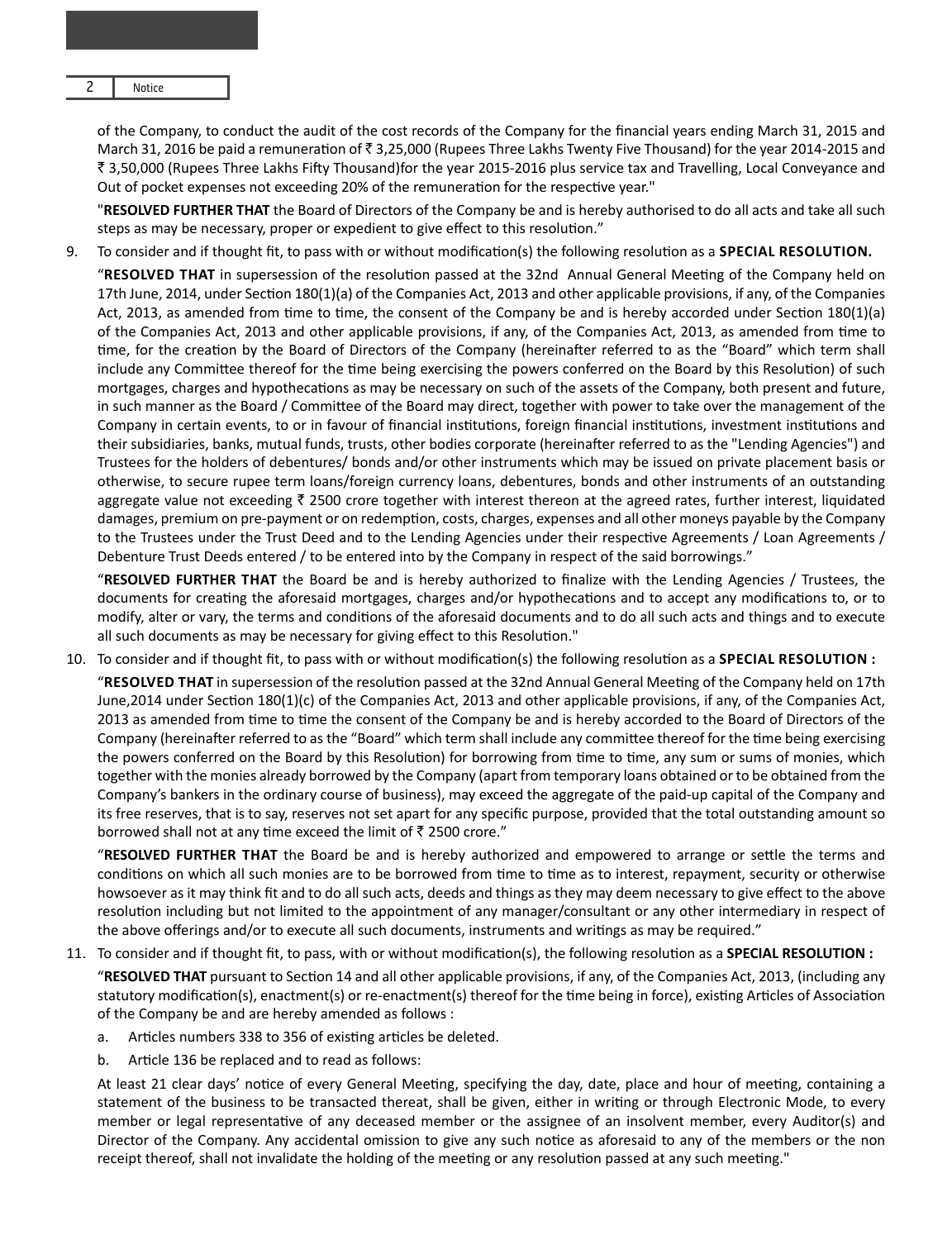"**RESOLVED FURTHER THAT** the Board of the Company, be and are hereby severally authorized to perform all acts, deeds and things, execute documents, and make all filings, as may be necessary to give effect to the above resolution and to take all such steps for giving any such direction as may be necessary or desirable and to settle any questions or difficulties whatsoever that may arise for the purpose of giving effect to this resolution."

**12.** To consider and if thought fit, to pass, with or without modification(s), the following resolution as a **SPECIAL RESOLUTION** :

 "**RESOLVED THAT** pursuant to the provisions of SecƟon 62(1)(b) and all other applicable provisions of the Companies Act, 2013 (the "Companies Act") read with the Companies (Share Capital and Debentures) Rules, 2014 ("Rules") and all other applicable rules, regulations made thereunder, circulars, notifications and clarifications issued from time to time (including any statutory modification(s) or re-enactment thereof for the time being in force), the Memorandum and Articles of Association of the Company and the Securities and Exchange Board of India (Share Based Employee Benefits) Regulations, 2014 ("SEBI Regulations") as amended from time to time, and subject to such other approvals, permissions and sanctions as may be necessary and subject to such conditions or modifications as may be prescribed or imposed while granting such permissions, approvals or sanctions, which may be accepted by the Board of Directors of the Company (herein after referred to as the "Board" which term shall be deemed to include any Committee including the Nomination and Remuneration Committee that the Board has constituted to exercise its powers, including the powers conferred by this resolution), approval and consent of the shareholders/members of the Company ("Shareholders") be and is hereby accorded for the following:

- (i) Formulation and implementation of the Ramkrishna Forgings Limited Employee Stock Option Plan 2015 (hereinafter referred to as the "RKFL ESOP 2015/Plan");
- (ii) Creation, offer and grant by the Board from time to time upto 7,00,000 Employee Stock Options ("ESOPs/Options") to the permanent employees and whole time directors (other than Promoters or persons belonging to the Promoter Group or Independent Directors and directors holding directly or indirectly 10% or more of the outstanding equity capital of the Company) (herein after referred to as "Employees") as may be decided solely by the Board under the Plan/ or any other employee stock option plan (s) or share benefit plan(s) as may be introduced by the Company from time to time ("Employee Benefit Plan") exercisable into not more than 7,00,000 equity shares of the face value of  $\bar{z}$  10 each, through an Employee Welfare Trust, being Ramkrishna Forgings Limited Employee Welfare Trust ("ESOP Trust") to be set up by the Company at such price or prices and in one or more tranches and on such terms and conditions as may be determined by the Board in accordance with the Plan/Employee Benefit Plan, the SEBI Regulations, the Companies Act and in due compliance with other applicable laws and regulations, each stock option shall be convertible into one equity share of  $\bar{\bar{\xi}}$  10 each;
- (iii) Issuance and allotment of equity shares to the ESOP Trust not exceeding 7,00,000 equity shares of the face value of  $\bar{\tau}$  10 each which shall be transferred to the Employees upon the exercise of ESOPs in accordance with the Plan/Employee Benefit Plan, at such price or prices, in one or more tranches and on such terms and conditions as may be determined by the Board in accordance with the Plan/Employee Benefit Plan, the SEBI Regulations, the Companies Act and in due compliance with other applicable laws and regulations."

**"RESOLVED FURTHER THAT** approval of the members of the Company be and is hereby accorded for the formation of the ESOP Trust which shall be irrevocable and comprise of such trustees as may be decided by the Board for the purpose of implementation of the Plan or any Employee Benefit Plan or for any other purpose contemplated herein in due compliance with the provisions of the Companies Act, SEBI Regulations and other applicable laws."

"RESOLVED FURTHER THAT for the purpose of giving effect to the above resolution, the Company be and is hereby authorized to issue new shares to ESOP Trust and / or acquire the shares of the Company from the secondary market and to hold, transfer and deal in the shares of the Company and to do all such acts, deeds and things as may be incidental or ancillary in this regard."

 "**RESOLVED FURTHER THAT** the Board be and is hereby authorised to further issue and allot equity shares upto the ceiling limit prescribed herein above, to the ESOP Trust, from time to time as per discretion of the Board in accordance with the Plan/ Employee Benefit Plan and such equity shares shall rank pari passu with the then existing equity shares of the Company."

 "**RESOLVED FURTHER THAT** all acƟons taken by the Board in connecƟon with the above and all incidental and ancillary things done are hereby specifically ratified and approved."

 "**RESOLVED FURTHER THAT** the number of ESOPs that may be granted to any Employee in any one financial year shall be less than 1% (one percent) of the issued capital (excluding outstanding warrants and conversions) of the Company at the time of grant of options."

 "**RESOLVED FURTHER THAT** in case of any corporate acƟon(s) such as rights issue, bonus issue, change in capital structure, merger and/or sale of division/undertaking or other forms of reorganization of the Company and others, all the Options including those which are vested but were not exercised and / or the price per share covered by each such outstanding Option, shall be proportionately adjusted for any increase in the number of issued shares resulting therefrom."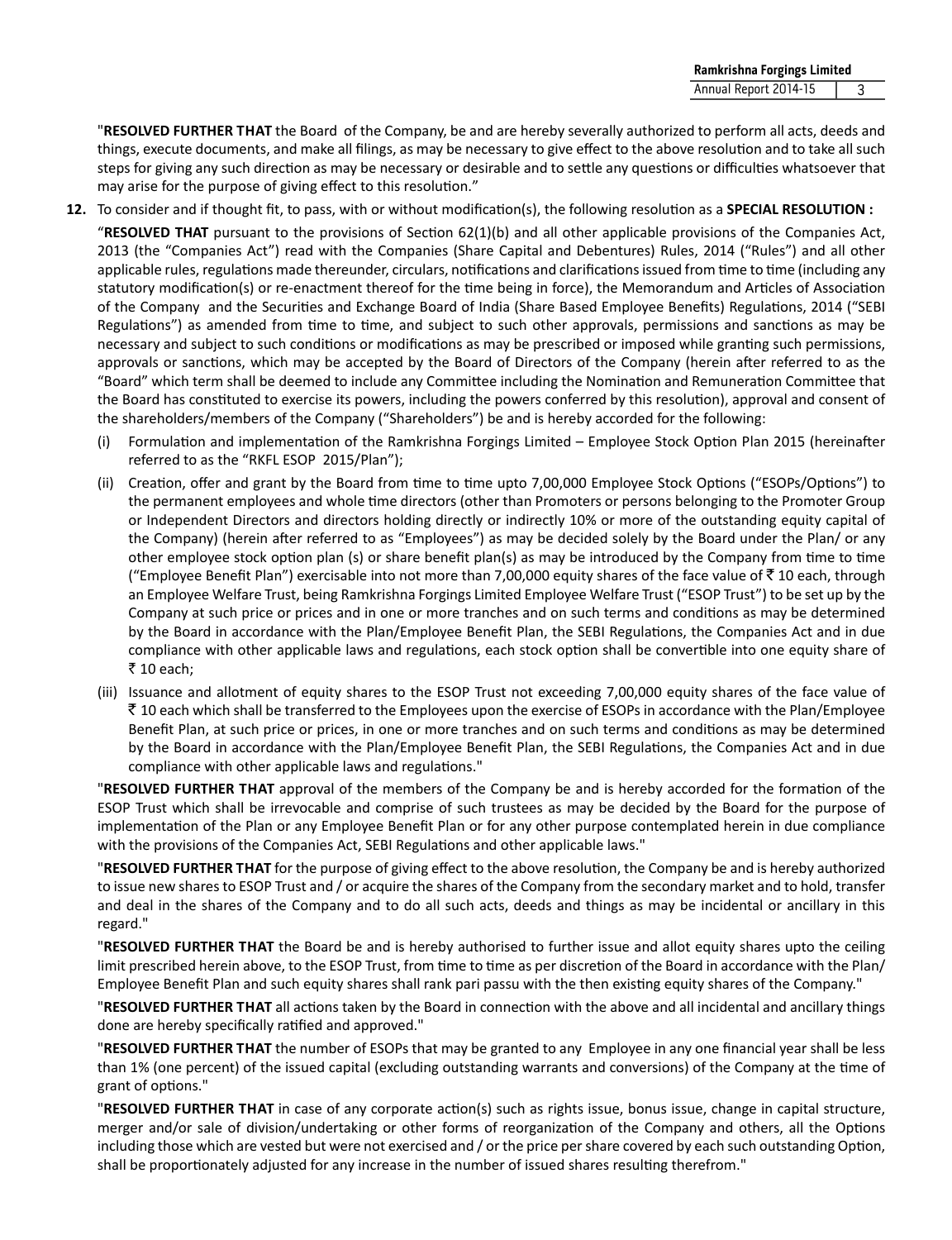**Notice** 

 "**RESOLVED FURTHER THAT** in case the equity shares of the Company are either sub-divided or consolidated, then, appropriate adjustments shall be made either to the number of Options or the exercise price of Options granted, to reflect such change, without in any way affecting the rights of the said option grantee, and also to prevent a dilution or enlargement of benefits of the Plan/Employee Benefit Plan."

"RESOLVED FURTHER THAT the Board be and is hereby also authorized at any time to modify, change, vary, alter, amend, suspend or terminate the RKFL ESOP 2015 subject to the compliance with the applicable laws and regulations and to do all such acts, deeds, matters and things as it may in its absolute discretion deem fit, for such purpose and also to settle any issues, questions, difficulties or doubts that may arise in this regard without being required to seek any further consent or approval of the Shareholders and further to execute all such documents, writings and to give such directions and/or instructions as may be necessary or expedient to give effect to such modification, change, variation, alteration, amendment, suspension or termination of the RKFL ESOP 2015 and do all other things incidental and ancillary thereof."

 "**RESOLVED FURTHER THAT** for the purpose of giving effect to any issue or allotment or grant or transfer of equity shares to the Employees on exercise thereof, the Board be and is authorised to settle all questions, difficulties or doubts that may arise in regard to the issue, offer, allotment, grant, transfer of shares upon exercise and utilization of the proceeds arising out of exercise of Options, as it may in its absolute discretion deem fit, without being required to seek any further consent or approval of the Shareholders or otherwise to the end and intent that the Shareholders shall be deemed to have given their approval thereto expressly by the authority of this resolution."

**"RESOLVED FURTHER THAT** the Company shall confirm to the accounting policies prescribed from time to time under the SEBI Regulations and such other laws and regulations as may be relevant and applicable to the Plan."

"RESOLVED FURTHER that the Board be authorised to take steps for listing of the equity shares allotted under the RKFL ESOP 2015 on the Stock Exchanges where the shares of the Company are listed as per the Listing Agreement with the concerned Stock Exchanges and other applicable laws, rules, guidelines and regulations."

 "**RESOLVED FURTHER THAT** the Board be and is hereby further authorized to do all such acts, deeds and things, as it may in its absolute discretion, deem necessary including appointment of merchant bankers, consultants or representatives, being incidental to the effective implementation and administration of RKFL ESOP 2015 as also to prefer applications to the appropriate authorities, parties and the institutions for their requisite approvals and all other documents required to be filed in the above connection and to settle all such questions or difficulties whatsoever which may arise and take all such steps and decisions in this regard."

 "**RESOLVED FURTHER THAT** the Board be and is hereby also authorised to nominate and appoint one or more persons to represent the Company for carrying out any or all of the activities that the Board is authorised to do for the purpose of giving effect to this resolution."

13. To consider and if thought fit, to pass, with or without modification(s), the following resolution as a **SPECIAL RESOLUTION**:

 "**RESOLVED THAT** pursuant to the applicable provisions of the Companies Act, 2013 read with the Rules made thereunder (including any statutory modification(s) or re-enactment thereof for the time being in force), the Memorandum and Articles of Association of the Company and the Securities and Exchange Board of India (Share Based Employee Benefits) Regulations, 2014 ("SEBI Regulations") as amended from time to time, and subject to such other approvals, permissions and sanctions as may be necessary and subject to such conditions or modifications as may be prescribed or imposed while granting such permissions, approvals, sanctions, which may be accepted by the Board of Directors of the Company (herein after referred to as the "Board" which term shall be deemed to include any Committee including the Nomination and Remuneration Committee that the Board has constituted to exercise its powers including the powers conferred by this resolution), further pursuant to the approval and consent of the shareholders of the Company ("Shareholders") accorded to Ramkrishna Forgings Limited – Employee Stock Option Plan 2015 (hereinafter the "ESOP Plan 2015/ Plan") for creation, offer and grant from time to time of upto 7,00,000 Employee Stock Option to eligible employees and whole time directors of the Company ("Employees") vide resolution no. 12, further consent and approval of the Shareholders be and is hereby accorded for secondary acquisition of shares for implementation of the Plan or any other employee stock option plan (s) or share benefit plan(s) as may be introduced by the Company from time to time ("Employee Benefit Plan") upto the fullest limits prescribed hereunder and those under the SEBI Regulations, as may be decided solely by the Board under the Plan or any other Employee Benefit Plan exercisable into 7,00,000 fully paid up equity shares in the Company in aggregate of a face value of  $\bar{z}$  10 each, through an employee welfare trust being Ramkrishna Forgings Limited Employee Welfare Trust to be set up by the Company ("Trust") at such price or prices, in one or more tranches and on such terms and conditions as may be determined by the Board subject however that the secondary acquisition by the Trust in any financial year shall not exceed 2% (two percent) of the paid up equity capital as at the end of the respective previous financial year and the total number of shares under secondary acquisition held by the Trust shall at no time exceed 5% (five percent) of the paid up equity capital as at the end of the financial year immediately prior to the year in which the resolution is being passed, more particularly in accordance with the provisions of the Plan, SEBI Regulations and in due compliance with other applicable laws and regulations."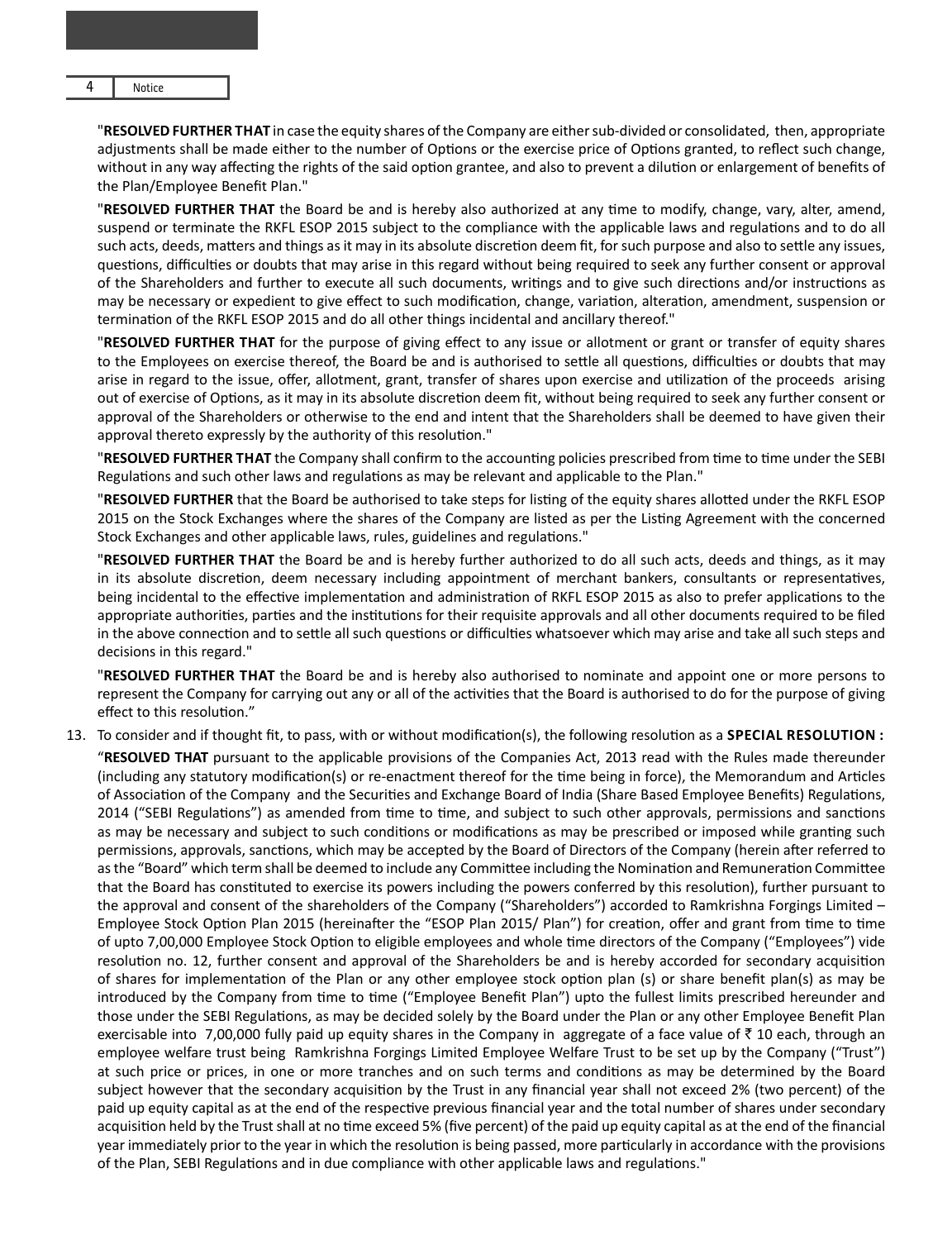"**RESOLVED FURTHER THAT** in the event of expansion of share capital arising out of corporate acƟon undertaken by the Company including preferential allotment of shares or qualified institutional placement, the limits set herein for secondary acquisition shall accordingly apply to such increased capital in proportion of such expanded capital subject however that the Company shall adhere to the cap specified in regulation 3(11) of the SEBI Regulations."

"RESOLVED FURTHER THAT all actions taken by the Board in connection with the above and all incidental and ancillary things done are hereby specifically ratified and approved."

"RESOLVED FURTHER THAT for the purpose of giving effect to the above resolution, the Board be and is hereby authorized to do all such acts, deeds, matters and things as may be considered necessary or expedient to settle any questions, difficulty or doubts that may arise in this regard without required the Board to secure any further consent or approval of the members of the Company."

14. To consider and if thought fit, to pass, with or without modification(s), the following resolution as a **SPECIAL RESOLUTION** :

**"RESOLVED THAT** pursuant to the provisions of Section 67 and other applicable provisions of the Companies Act, 2013 ("Companies Act") read with rule 16 of Companies (Shares and Debentures) Rules, 2014 and other applicable Rules thereunder (including any statutory modification(s) or re-enactment thereof for the time being in force), the Memorandum and Articles of Association of the Company and the Securities and Exchange Board of India (Share Based Employee Benefits) Regulations, 2014 ("SEBI Regulations") as amended from time to time, and subject to such other approvals, permissions and sanctions as may be necessary and subject to such conditions or modifications as may be prescribed or imposed while granting such permissions, approvals, sanctions, which may be accepted by the Board of Directors of the Company (herein after referred to as the "Board" which term shall be deemed to include any Committee including the Nomination and Remuneration Committee that the Board has constituted to exercise its powers including the powers conferred by this resolution) consent of the shareholders of the Company ("Shareholders") be and is hereby accorded to the Board to grant loan to the Ramkrishna Forgings Limited Employee Welfare Trust to be set up by the Company ("Trust"), provide security or guarantee in connection with a loan granted or to be granted to the Trust set up by the Company in one or more tranches not exceeding 5% of the paid up capital and free reserves of the Company for the purpose of subscription and/or purchase of the equity shares of the Company from the Stock Exchange, by the Trust in one or more tranches, subject to the ceiling limit of equity shares as may be prescribed under the Ramkrishna Forgings Limited- Employee Stock Option Plan, 2015 ("ESOP Plan") or any other employee plan(s)/ share based employee benefit plan(s) as may be introduced by the Company from time to time (herein after referred to as "Employee Benefit Plan") with a view to deal with the equity shares in line with the contemplated objectives of the ESOP Plan or Employee Benefit Plan or for any other purpose as may be permiƩed under and in due compliance with the SEBI Regulations, Companies Act and other applicable rules and regulations."

 "**RESOLVED FURTHER THAT** any loan provided by the Company shall be repayable to and recoverable by the Company from time to time during the term of the ESOP Plan(s) or the Employee Benefit Planas the case may be, subject to the exercise price being paid by the employee on the exercise of the employee stock option under the respective Employee Benefit Plan."

"RESOLVED FURTHER THAT the Trustees shall ensure compliance with the SEBI Regulations, Companies Act and all other laws applicable from time to time in dealing with the shares of the Company including maintenance of proper books of accounts, records and documents at all times."

By order of the Board

Place : Kolkata **Rajesh Mundhra** Dated : 7th August 2015 *Company Secretary*

#### **IMPORTANT NOTES :**

- 1. The Register of Members and the Share Transfer books of the Company will remain closed from 5th September, 2015 to 12th September, 2015 (both days inclusive) for annual closing and determining the entitlement of the shareholders to the dividend for 2015.
- 2. The Explanatory Statement pursuant to Section 102 of the Companies Act, 2013, which sets out details relating to Special Business at the meeting, is annexed hereto.
- 3. **A MEMBER ENTITLED TO ATTEND AND VOTE AT THE MEETING IS ENTITLED TO APPOINT A PROXY/ PROXIES TO ATTEND AND VOTE INSTEAD OF HIMSELF/HERSELF. SUCH A PROXY/ PROXIES NEED NOT BE A MEMBER OF THE COMPANY IN TERMS OF SECTION 105 OF THE COMPANIES ACT, 2013.**

The instrument of Proxy in order to be effective, should be deposited at the Registered Office of the Company, duly completed and signed, not less than 48 hours before the commencement of the meeting. A Proxy form is sent herewith. Proxies submitted on behalf of the companies, societies etc., must be supported by an appropriate resolution/authority, as applicable. The person appointed as a proxy shall prove his identity at the time of attending the meeting and for this purpose such person shall carry proof of Identity.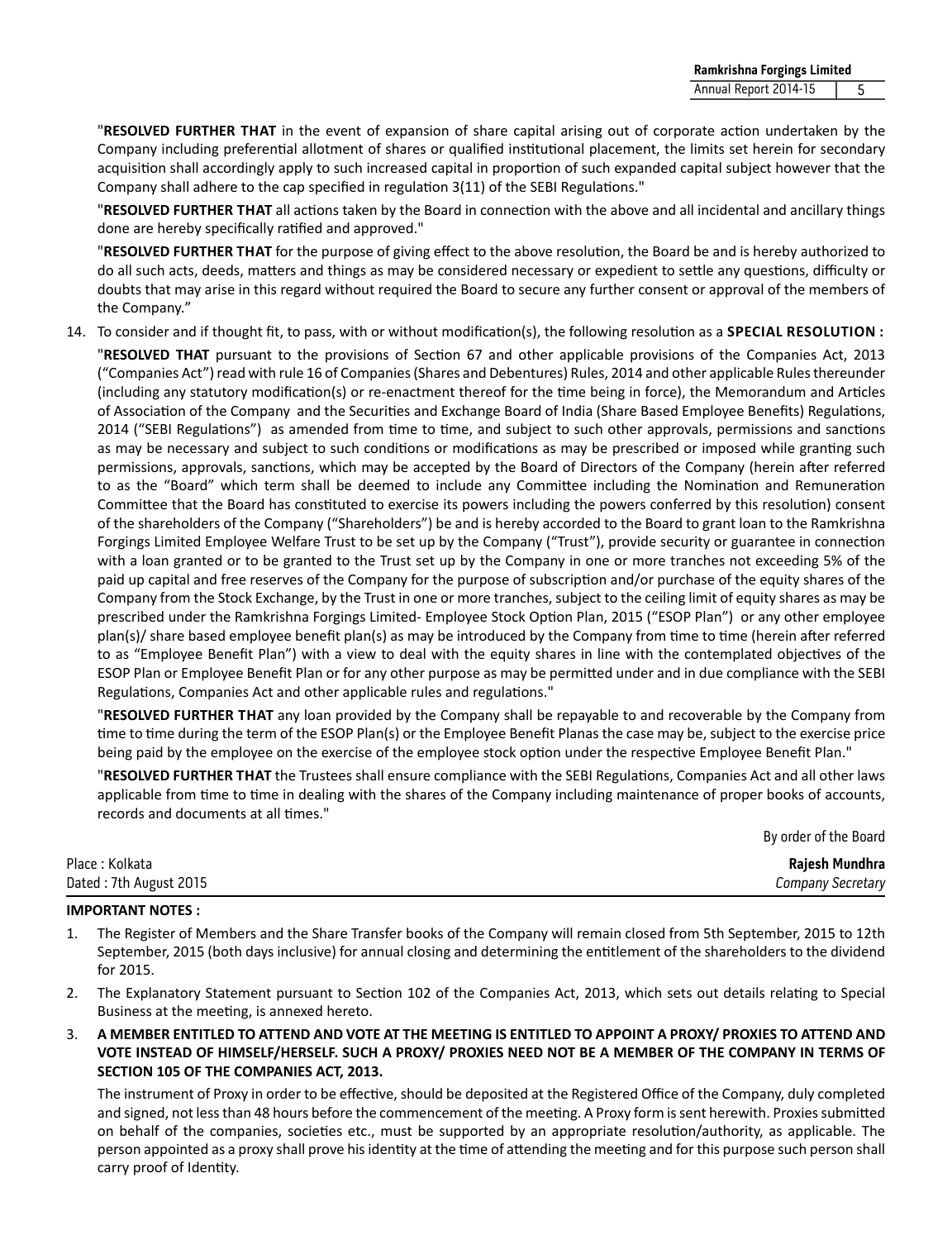$$
6 \qquad \qquad \text{Notice}
$$

Further as per the provisions of Section 105 read with rule 19 (2) of the Companies (Management and Administration) Rules 2014 a person can act as proxy on behalf of member or members not exceeding fifty (50) and holding in the aggregate not more than ten percent of the total share capital of the Company. A member holding more than ten percent of the total share capital of the Company carrying voting rights may appoint a single person as proxy and such person shall not act as a proxy for any other person or member.

- 4. The dividend of  $\bar{\tau}$  2 per share has been recommended by the Board of Directors for the year ended 31st March, 2015 and subject to the approval of the shareholders at the ensuing Annual General Meeting, is proposed to be paid on and after 17th September, 2015.
- 5. Members holding shares in electronic form are hereby informed that bank particulars registered against their respective depository accounts will be used by the Company for payment of dividend. The Company or its Registrars cannot act on any request received directly from the Members holding shares in electronic form for any change of bank particulars or bank mandates. Such changes are to be advised only to the Depository Participant of the Members. Members holding shares in physical form and desirous of either registering bank particulars or changing bank particulars already registered against their respective folios for payment of dividend are requested to write to the Company.
- 6. To prevent fraudulent transactions, members are advised to exercise due diligence and notify the Company of any change in address or demise of any member as soon as possible. Members are also advised not to leave their demat account(s) dormant for long. Periodic statement of holdings should be obtained from the concerned Depository Participant and holdings should be verified.
- 7. Details under Clause 49 of the Listing Agreement with the Stock Exchange in respect of the Directors seeking appointment/ re-appointment at the Annual General Meeting, forms integral part of the notice. The Directors have furnished the requisite declarations for their appointment/re-appointment.
- 8. Electronic copy of the Notice of the 33rd Annual General Meeting of the Company inter alia indicating the process and manner of e-voting along with Attendance Slip and Proxy Form is being sent to all the members whose email IDs are registered with the Company/Depository Participants(s) for communication purposes. For members who have not registered their email address, physical copies of the Notice of the 33rd Annual General Meeting of the Company inter alia indicating the process and manner of e-voting along with Attendance Slip and Proxy Form is being sent in the permitted mode.
- 9. Members may also note that the Notice of the 33rd Annual General Meeting and the Annual Report for the financial year 2014-2015 will also be available on the Company's website www.ramkrishnaforgings.com for their download. The physical copies of the aforesaid documents will also be available at the Company's Registered Office in Kolkata for inspection during normal business hours on working days. Even after registering for e-communication, members are entitled to receive such communication in physical form, upon making a request for the same. For any communication, the shareholders may also send requests to the Company's investor email id: neha.gupta@ramkrishnaforgings.com.
- 10. All documents referred to in the accompanying Notice and the Explanatory Statement shall be open for inspection at the Registered Office of the Company during normal business hours (1 PM to 5.00 PM) on all working days except Saturdays, up to and including the date of the Annual General Meeting of the Company.
- 11. The Securities and Exchange Board of India (SEBI) has mandated the submission of Permanent Account Number (PAN) by every participant in securities market. Members holding shares in electronic form are, therefore, requested to submit their PAN to their Depository Participants with whom they are maintaining their demat accounts. Members holding shares in physical form can submit their PAN details to the Company/RTA for registration of transmission/transposition, deletion of name etc.
- 12. In compliance with provisions of Section 108 of the Companies Act, 2013 and Rule 20 of the Companies (Management and Administration) Rules, 2014, the Company is pleased to inform that all the resolutions as stated in the Notice can be transacted by electronic voting system and the Company has provided members facility to exercise their right to vote at the 33rd Annual General Meeting (AGM) by electronic means through e-Voting Services provided by Karvy Computershare Private Limited. The instruction for E-voting has been enclosed and sent alongwith the Notice.
- 13. The Facility for voting either through electronic voting system or polling papers shall be made available at the meeting and members attending the meeting who have not already cast their vote by remote e-voting shall be able to exercise their right at the meeting. However the members who have cast their vote by remote e-voting prior to the Meeting and continue to be members of the Company as on cut-off date 5th September, 2015, may also attend the meeting but shall not be entitled to cast their votes again.
- 14. Voting rights will be reckoned on the paid-up value of shares registered in the name of the Members as on 5th September, 2015 (cut-off date). Only those members whose names are recorded in the Register of Members of the Company or in the Register of Beneficial Owners maintained by the Depositories as on the cut-off date will be entitled to cast their votes by remote e-voting or voting at the AGM.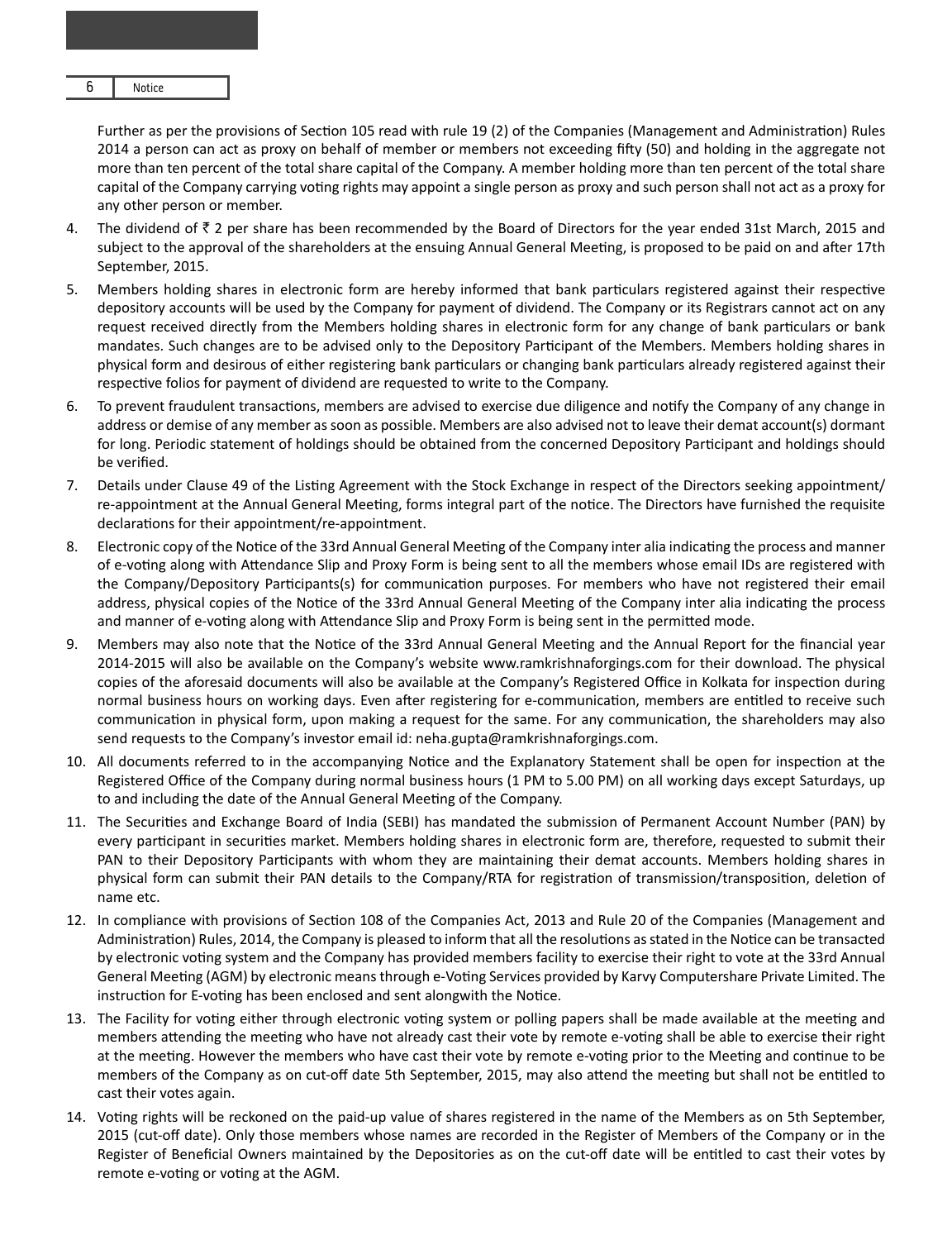- 15. Those who become Members of the Company after dispatch of the AGM Notice but on or before 5th September 2015 (cut-off date) may write to Karvy at varghese1@karvy.com or to Mr P A Varghese, Contact No. 040-33215424, at Karvy Computershare Private Limited, Unit- Ramkrishna Forgings Limited, Karvy Selenium Tower B, Plot 31-32, Gachibowli, Financial District, Nanakramguda, Hyderabad – 500 032, requesting for the User ID and Password. However, those Members already registered with Karvy for remote e-voting can login to website https://evoting.karvy.com and exercise their votes.
- 16. The Board of Directors of the Company at their meeting held on 7th August, 2015 has appointed Mr. Saheb Ali, Practicing Company Secretary, as the Scrutinizer to scrutinize the e-voting process in fair and transparent manner, whose e-mail address is: sahebali14@gmail.com.

The results of voting will be declared not later than (3) days from the conclusion of AGM and the resolutions proposed thereat will be deemed to be passed on the date of AGM, subject to receipt of requisite number of votes. The declared results, along with Scrutinizer's Report, will be available forthwith on the website of the Company: www.ramkrishnaforgings.com and on the website of Karvy at https://evoting.karvy.com. Such results will also be forwarded to the Stock Exchanges where the Company's shares are listed.

#### **EXPLANATORY STATEMENT IN RESPECT OF THE SPECIAL BUSINESS PURSUANT TO SECTION 102 OF THE COMPANIES ACT, 2013.**

## **Item no.6**

The Board of Directors at its meeting held on 14th August, 2014 appointed Mr. Amitabha Guha as an Additional Non-Executive Independent Director of the Company with effect from 14th August, 2014 to hold office upto the date of the ensuing Annual General Meeting of the Company under Section 161 of the Companies Act, 2013.

Under the Companies Act, 2013, the Company is required to appoint independent directors for a fixed term and their office shall not be liable to determination by retirement of directors by rotation. Accordingly, in compliance of Sections 149, 150, 152, Schedule IV and any other applicable provisions of the Companies Act, 2013, Mr. Amitabha Guha, being eligible and offering himself for appointment, is proposed to be appointed as an Independent Director for five consecutive years from 14th August, 2014. A notice has been received from a member proposing him as a candidate for the office of Director of the Company.

In the opinion of the Board, Mr. Amitabha Guha fulfils the conditions specified in the Companies Act, 2013 and rules made thereunder for his appointment as an Independent Director of the Company and he is independent of the management.

The Board considers that his association would be of immense benefit to the Company and it is desirable to continue to avail services of Mr. Amitabha Guha as an Independent Director. Accordingly, the Board recommends the resolution in relation to appointment of Mr. Amitabha Guha as an Independent Director, for the approval by the shareholders of the Company.

Except Mr. Amitabha Guha, being the appointee, none of the Directors and Key Managerial Personnel of the Company and their relatives is concerned or interested, financial or otherwise, in the resolution set out at Item No. 6.

#### **Item no.7**

The Board of Directors at its meeting held on 1st November, 2014 appointed Ms. Aditi Bagri as an Additional Non-Executive Independent Director of the Company with effect from 1st November, 2014 to hold office upto the date of the ensuing Annual General Meeting of the Company under Section 161 of the Companies Act, 2013.

Under the Companies Act, 2013, the Company is required to appoint independent directors for a fixed term and their office shall not be liable to determination by retirement of directors by rotation. Accordingly, in compliance of Sections 149, 150, 152, Schedule IV and any other applicable provisions of the Companies Act, 2013, Ms. Aditi Bagri being eligible and offering herself for appointment, is proposed to be appointed as an Independent Director for five consecutive years from 1st November, 2014. A notice has been received from a member proposing her as a candidate for the office of Director of the Company.

In the opinion of the Board, Ms. Aditi Bagri fulfils the conditions specified in the Companies Act, 2013 and rules made thereunder for her appointment as an Independent Director of the Company and she is independent of the management.

The Board considers that her association would be of immense benefit to the Company and it is desirable to continue to avail services of Ms. Aditi Bagri as an Independent Director.

Accordingly, the Board recommends the resolution in relation to appointment of Ms. Aditi Bagri as an Independent Director, for the approval by the shareholders of the Company.

Except Ms. Aditi Bagri, being the appointee, none of the Directors and Key Managerial Personnel of the Company and their relatives is concerned or interested, financial or otherwise, in the resolution set out at Item No. 7.

The profile of the Independent Directors as well as the Director retiring by rotation and getting reappointed is provided in the notice.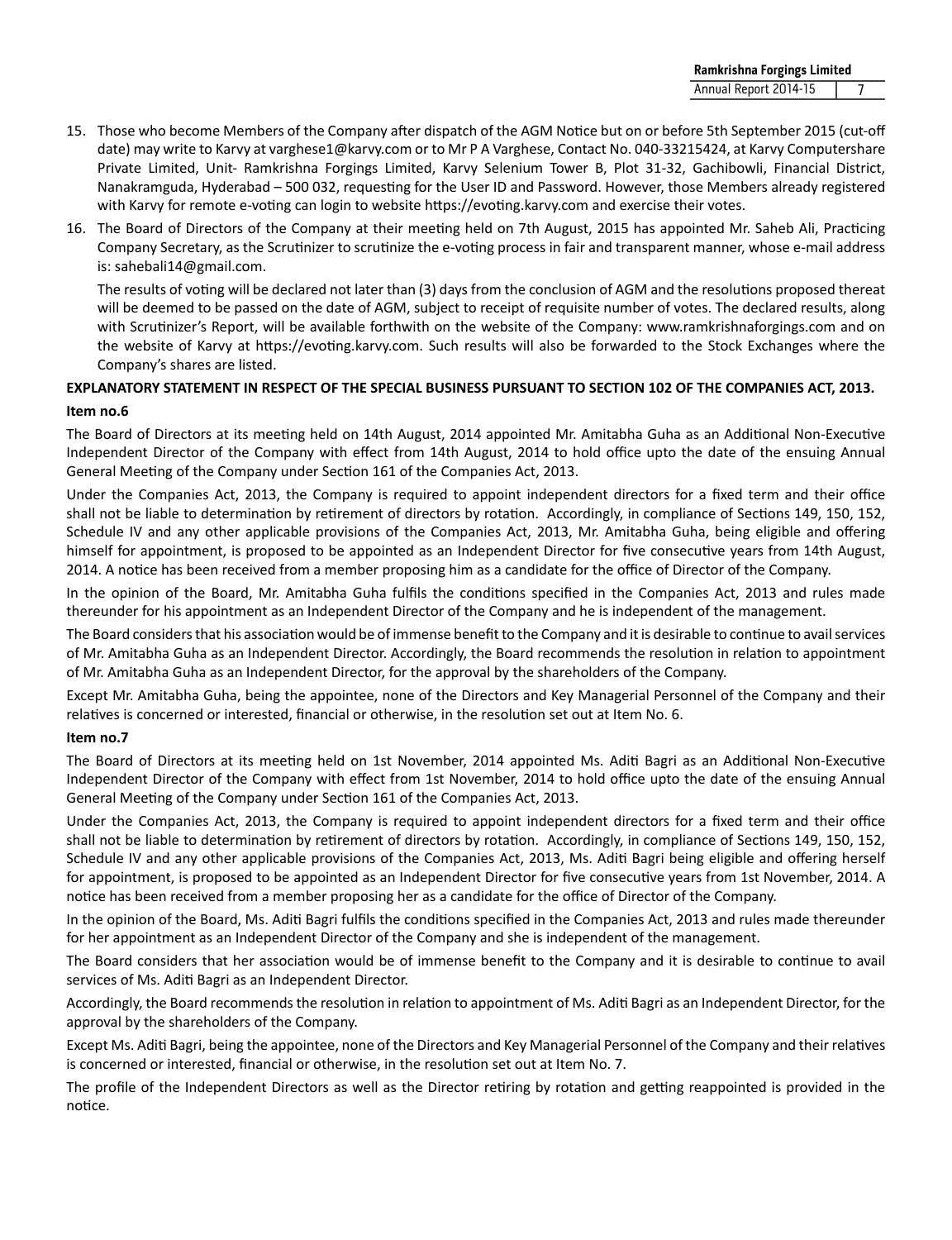| 8 | Notice |
|---|--------|
|---|--------|

#### **Item no.8**

The Board, on the recommendation of the Audit Committee, has approved the appointment and remuneration of M/s. U Sharma & Associates, Cost Accountants, as the Cost Auditor in the Board Meeting dated 31st January, 2015 to conduct the audit of the cost records of the Company, for the financial year ending March 31, 2015 at a remuneration of  $\bar{\tau}$  3,25,000 (Rupees Three Lakhs Twenty Five Thousand ) plus service tax and travelling, local Conveyance and out of pocket expenses not exceeding 20% of the remuneration and in Board Meeting dated 7th August, 2015 to conduct the audit of the cost records for the financial year ending March 31, 2016 at a remuneration of  $\bar{z}$  3,50,000 (Rupees Three Lakhs Fifty Thousand) plus service tax and travelling, local Conveyance and out of pocket expenses not exceeding 20% of the remuneration.

In accordance with the provisions of Section 148 of the Act read with the Companies (Audit and Auditors) Rules, 2014, the remuneration payable to the Cost Auditor as recommended by the Audit Committee and approved by the Board of Directors, has to be ratified by the members of the Company. Accordingly, consent of the members is sought for passing an Ordinary Resolution as set out at Item No. 8 of the Notice for ratification of the remuneration payable to the Cost Auditor for the financial year ending March 31, 2015 and March 31, 2016 respectively.

The Board therefore, submits the proposed resolution for your consideration and recommends it to be passed as Ordinary resolution.

None of the Directors / Key Managerial Personnel of the Company / their relatives is, in any way, concerned or interested, financially or otherwise, in the resolution set out at Item No. 8 of the Notice.

#### **Item no.9**

In the normal course of business, the Company from time to time is required to avail term loans, working capital, external borrowings or any other financial accommodation. A charge on the assets / properties of the Company, both present and future, is normally given as security for such borrowings. As the documents to be executed for the creation of such charge/mortgages from time to time to secure such borrowings, may contain the power to take over the management of the Company in certain events, it is necessary for the shareholders to pass a resolution under section 180(1)(a) of the Companies Act, 2013 for the creation of the mortgage /charge as set out in this resolution. As the Company is on the expansion mode and will require additional funds for meetings its increased working capital and term loan requirements it is desirable to increase the limit from  $\bar{z}$  1300 Cr to  $\bar{z}$  2500 Cr in supersession of the resolution passed by the members on 17th June, 2014.

The Board therefore, submits the proposed resolution for your consideration and recommends it to be passed as special resolution. None of the Directors and Key Managerial Personnel of the Company and their relatives is concerned or interested, financial or otherwise, in the resolution set out at Item No. 9

#### **Item no.10**

In terms of the resolution passed by the members of the Company at the Annual General Meeting held on 17th June, 2014, the Board of Directors of the Company were authorised to borrow on behalf of the Company upto  $\bar{z}$  1300 Crores at any point of time. In view of expected growth in the business of the Company, it may be necessary for the Company to borrow monies from various sources consequent to which the amount outstanding could exceed the present limit of  $\bar{z}$  1300 crores.

Your Directors accordingly recommend increase in the borrowing powers from  $\bar{\tau}$  1300 Crores to  $\bar{\tau}$  2500 Crores as set out in the resolution at Item No. 10 for approval of the members.

The Board therefore, submits the proposed resolution for your consideration and recommends it to be passed as special resolution.

None of the Directors and Key Managerial Personnel of the Company and their relatives is concerned or interested, financial or otherwise, in the resolution set out at Item No. 10.

#### **Item no. 11**

The Company has entered into a subscription and shareholder agreement (SHA) dated 22nd February, 2015 and further amended on 3rd April, 2013 with M/s.Wayzata II Indian Ocean Limited (Wayzata). In order to give effect to the above agreement, necessary amendments were done in the Articles of Association of the Company. As the shareholding of Wayzata has fallen below the threshold as stipulated in the said SHA, the SHA with Wayzata has been terminated automatically. On account of this termination, the articles pertaining to the SHA with Wayzata needs to be deleted /amended.

Pursuant to the provisions of Section 14 of the Companies Act, 2013, the amendment of Articles of Association requires approval of members by way of special resolution.

The Board therefore, submits the proposed resolution for your consideration and recommends it to be passed as special resolution.

None of the directors, Key Managerial Personnel or their relatives is, in any way, concerned or interested in the proposed special resolution, except to the extent of securities of the Company held by them.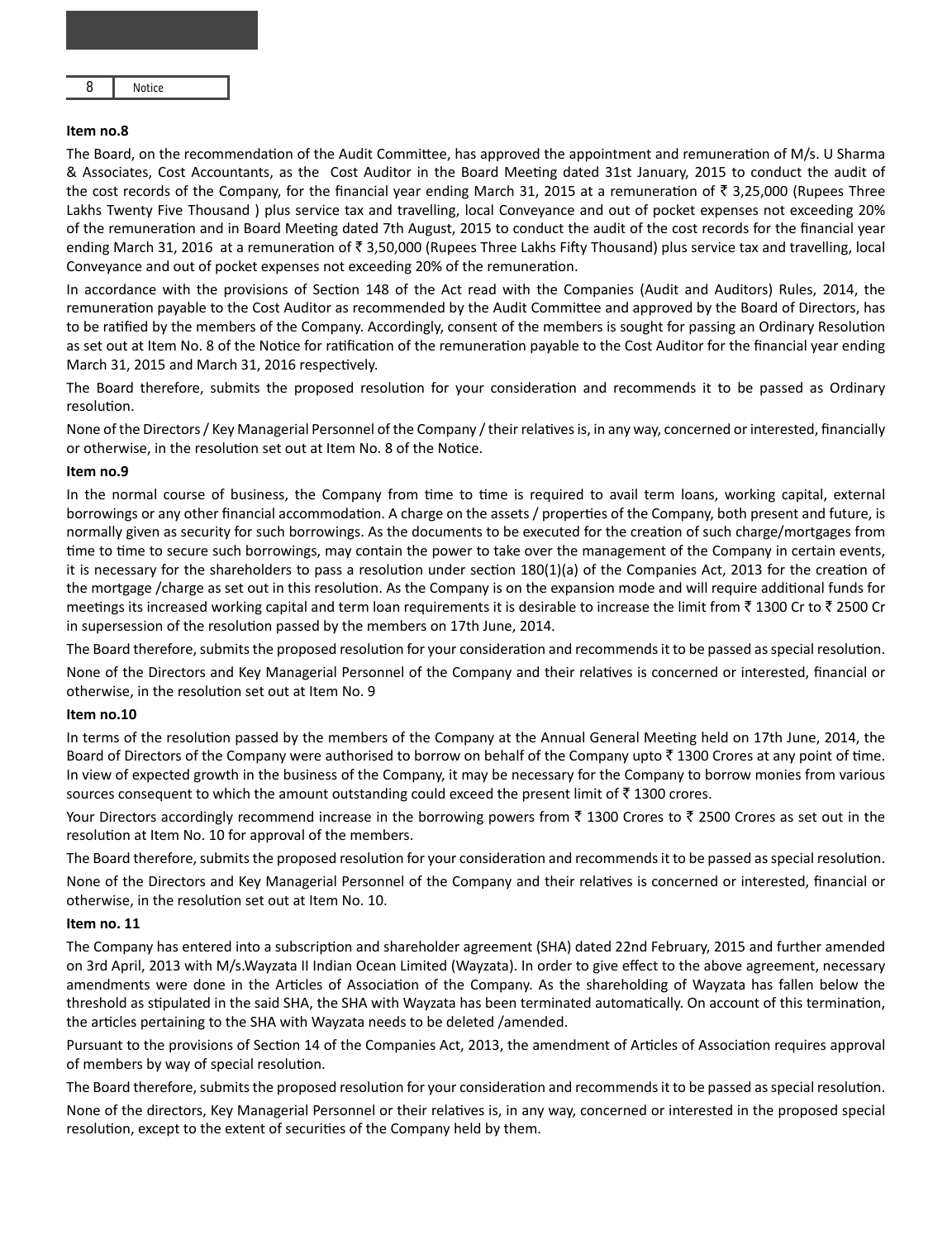#### **Item no. 12 and 13**

Equity based compensation is considered to be an integral part of employee compensation across sectors which enables alignment of personal goals of the employees with organizational objectives by participating in the ownership of the Company through share based compensation scheme/ plan. Your Company believes in rewarding its permanent employees and whole time directors of the Company for their continuous hard work, dedication and support, which has led the Company on the growth path. The Company intends to implement Ramkrishna Forgings Limited Employee Stock Option Plan 2015 ("RKFL ESOP 2015"/ "Plan") with a view to attract and retain key talents working with the Company by way of rewarding their performance and motivate them to contribute to the overall corporate growth and profitability.

The Company seeks approval of the shareholders in respect of RKFL ESOP 2015 and for grant of stock options to the eligible employees / whole time directors of the Company, as may decided by the Board (as defined in the Notice) from time to time in due compliance with the Companies, Act, 2013 (including rules framed thereunder), Securities and Exchange Board of India (Share Based Employee Benefits) Regulations, 2014 ("SEBI Regulations") and other applicable laws and regulations.

#### **1. Brief DescripƟon of the Scheme**

The RKFL ESOP 2015 envisages grant of upto 7,00,000 stock options ("Options") to the eligible employees (as described herein below) exercisable into 7,00,000 equity shares having a face value of  $\bar{z}$  10 each.

The Plan shall be effective from the date of approval by the shareholders of the same and shall continue to be in force until (i) its termination by the Board or (ii) the date on which all of the options available for issuance under the Plan have vested and have been exercised or have lapsed, as the case may be.

 The Plan shall be administered by the Board through a trust being Ramkrishna Forgings Limited Employee Welfare Trust ("Trust"). The Trust shall be entitled to implement the plan either by subscription to the equity shares of the Company or by purchase of equity shares at all times in accordance with the applicable laws and regulations. All questions relating to the interpretation of the plan shall be determined by the Board and such determination shall be final and binding upon all persons having an interest in the plan.

Further details of the RKFL ESOP 2015 are as under :

#### **2. Total number of OpƟons to be granted**

7,00,000 Options would be available for grant to the eligible employees of the Company in aggregate under the RKFL ESOP 2015, in one or more tranches exercisable into not exceeding 7,00,000 equity shares in aggregate in the Company of face value of  $\bar{z}$  10 each fully paid up.

Vested Options lapsed due to non-exercise and/or unvested Options that get cancelled in accordance with the terms of the Scheme formulated by the Board, would be available for being re-granted at a future date. The Board is authorized to re-grant such lapsed / cancelled Options as per the provisions of RKFL ESOP2015.

The SEBI Regulations require that in case of any corporate action(s) such as rights issues, bonus issues, merger and sale of division, and others, a fair and reasonable adjustment needs to be made to the Options granted. Accordingly, if any additional equity shares are required to be issued pursuant to any corporate action, the above ceiling of Options or equity shares shall be deemed to increase in proportion of such additional equity shares issued subject to compliance of the SEBI Regulations.

 Further, in case the equity shares of the Company are either sub-divided or consolidated, then, appropriate adjustments shall be made either to the number of Options or the exercise price of Options granted, to reflect such change without in any way affecting the rights of the said Option grantee, and also to prevent a dilution or enlargement of benefits of the Plan/Employee Benefit Plan.

#### **3. IdenƟficaƟon of classes of employees enƟtled to parƟcipate and be beneficiaries in RKFL ESOP 2015**

Following class/classes of employees as may be determined by the Board from time to time, are entitled to participate in RKFL ESOP 2015:

- a) Permanent employees of the Company working with the Company in India; and
- b) Whole time Directors of the Company
- Following class/classes of employees are not eligible:
- a) an employee who is a Promoter or belongs to the Promoter Group;
- b) a Director who either by himself or through his relatives or through any body corporate, directly or indirectly holds more than 10% of the outstanding equity shares of the Company; and
- c) an Independent Director within the meaning of the Companies Act, 2013.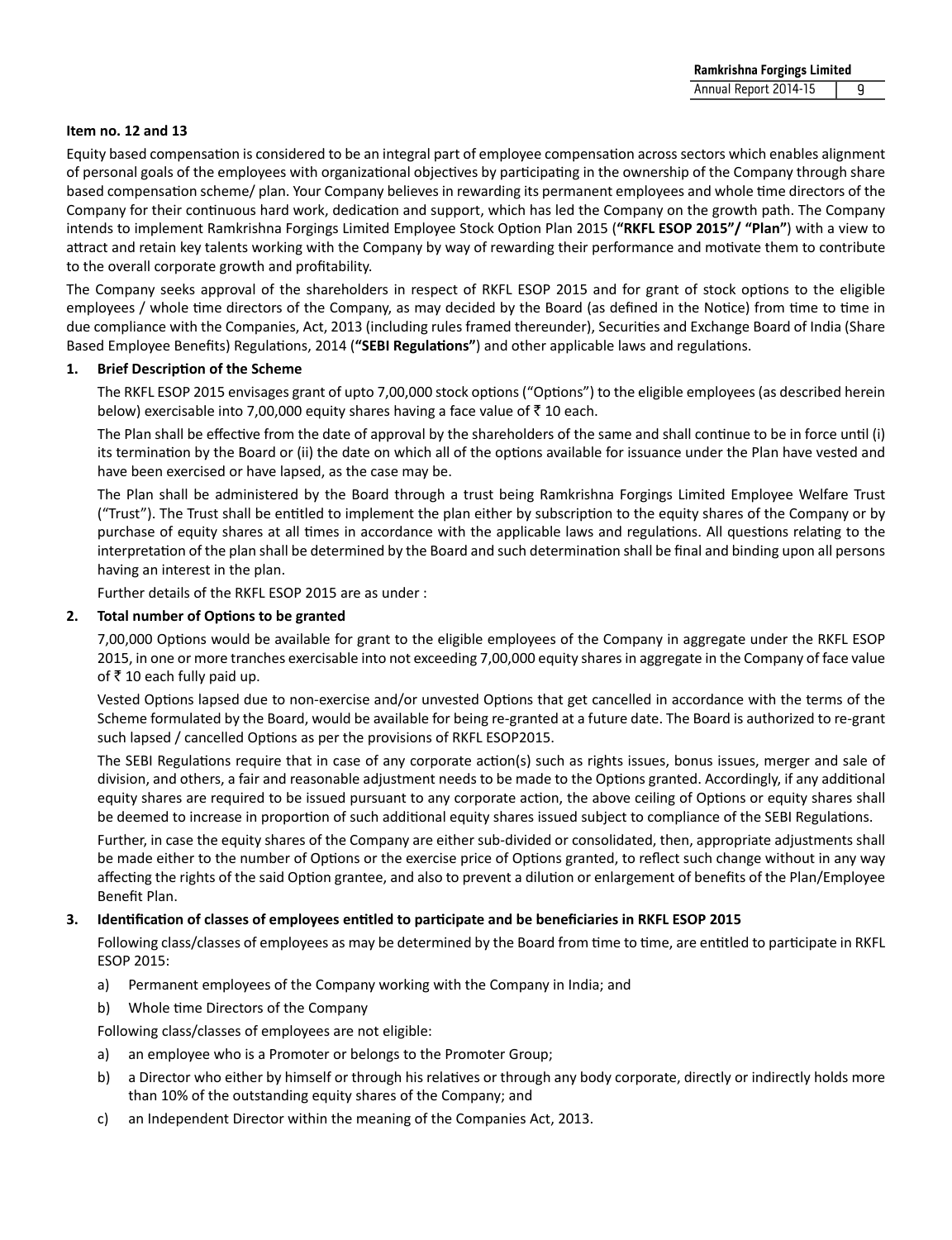| 10 | Notice |
|----|--------|
|----|--------|

#### 4. Requirements of vesting and period of vesting

The Board may, at its discretion, lay down the period and certain performance metrics based on which such Options would vest, the detailed terms and conditions relating to such performance-based vesting, and the proportion in which Options granted would vest, subject to the minimum vesting period of 1(one) year. The exact proportion in which and the exact period over which the Options would vest would be determined by the Board, subject to the minimum vesting period of one year from the date of grant of Options.

#### **5.** Maximum period within which the Options shall be vested

Options granted under RKFL ESOP 2015 would vest subject to maximum period of 10 (ten) years from the date of grant of such Options.

#### **6. Exercise price**

The exercise price per Option for the initial grant shall be 90% (ninety percent) of the Market Price prevailing on the date on which the Options are granted. For any subsequent Options, the exercise price shall be determined by the Nomination and Remuneration Committee.

"Initial Grant" means the first round of grant of Options by the Board made to the Employees.

"Market Price" means the latest available closing price on the date of grant of the Options, on the stock exchange on which the shares of the Company are listed. If the shares are listed on more than one stock exchange, then the stock exchange where there is highest trading volume on the said date shall be considered.

#### **7. Exercise period and the process of Exercise**

The vested Options shall be allowed for exercise on and from the date of vesting. The vested Options need to be exercised within a maximum period of 4 (four) years from the date of vesting of such Options.

The vested Options shall be exercisable by the employees by a written application to the Trust or Company expressing his/ her desire to exercise such Options in such manner and on such format as may be prescribed by the Trust/ Board from time to time,along with a cheque / demand draft, favouring the Trust, payable in Kolkata, for the total money payable by him in respect of the exercise price, calculated as the number of Options exercised multiplied by the Exercise Price per Option. If the day of exercise happens to be a holiday as per the Company's rules or a Saturday, then the Options will be presumed to be exercised on the subsequent working day.

The Options will be exercisable by the employees/legal heirs or nominees by a written application to the Trust to exercise the Options in such manner and on execution of such documents as may be prescribed by the Board from time to time.

The Options shall lapse if not exercised within the specified exercise period.

#### **8. Appraisal process for determining the eligibility of employees under RKFL ESOP 2015**

The appraisal process for determining the eligibility of the employees will be decided by the Board from time to time.

The employees would be granted Options under the RKFL ESOP 2015 based on various parameters such as length of service of the employee, contribution of the employee, integrity of the employee, criticality of the position, compensation structure of the employee, and such other criteria/parameters as may be decided by the Board from time to time.

#### **9.** Maximum number of Options to be issued per employee and in aggregate

The maximum number of Options granted per Employee shall not exceed 1% (one percent), for each financial year, of the issued shares of the Company at that time (each Option providing an entitlement to one share of the Company). The aggregate of all such Options granted shall not result in equity shares exceeding 7,00,000 at any point of time.

#### 10. Implementation of RKFL ESOP 2015 through Trust

 The RKFL ESOP 2015 shall be implemented through the Trust to be set up by the Company. The Trust shall be authorized to be issued new shares by the Company and / or acquire the shares of the Company from the secondary market. The Trust shall be entitled to hold, transfer and deal in the shares of the Company and to do all such acts, deeds and things as may be incidental or ancillary in this regard.

#### 11. Accounting and Disclosure Policies

The Company shall follow the 'Guidance Note on Accounting for Employee Share-based Payments' and/or any relevant Accounting Standards as may be prescribed by the Institute of Chartered Accountants of India from time to time, including the disclosure requirements prescribed therein.

#### 12. Method of Option Valuation

To calculate the employee compensation cost, the Company shall use the Fair Value method for valuation of the Option granted.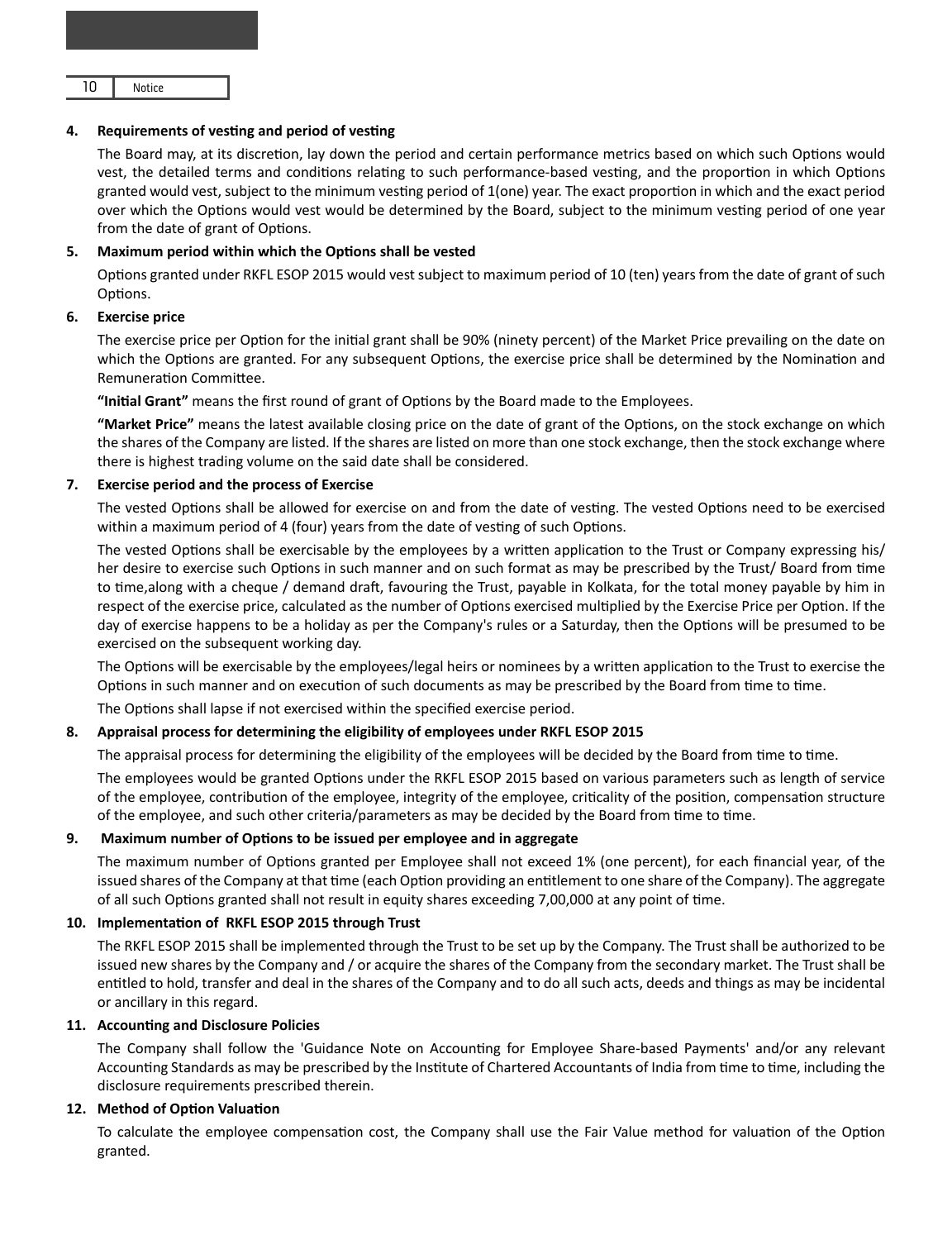In case the Company uses the intrinsic value for valuation of the Options, the difference between the employee compensation cost so computed and the employee compensation cost that shall have been recognized if it had used the fair value of the Options and the impact of this difference on profits and on the earning per share of the Company shall also be disclosed in the Directors' Report.

#### **13. Primary / Secondary Route**

The Board shall decide on exploring the option for issuance of shares upon exercise by way of primary issue or by way of secondary acquisition or both, subject however to adherence with applicable laws and regulations as prevailing and in force from time to time.

## 14. Maximum percentage of secondary acquisitions that can be made by the Trust for the purposes of the Plan

The secondary acquisition by the Trust in any financial year shall not exceed 2% (two percent) of the paid up equity capital as at the end of the respective previous financial year and the total number of shares under secondary acquisition held by the Trust shall at no time exceed 5% of the paid up equity capital as at the end of the financial year prior to the year in which the resolution is passed, more particularly in accordance with the provisions of the Plan, SEBI Regulations and in due compliance with other applicable laws and regulations.

In the event of expansion of share capital arising out of corporate action undertaken by the Company including preferential allotment of shares or qualified institutional placement, the limits set herein for secondary acquisition shall accordingly apply to such increased capital in proportion of such expanded capital subject however that the Company shall adhere to the cap specified in regulation 3(11) of the SEBI Regulations.

In terms of the provisions of section  $62(1)(b)$  of the Companies Act, 2013 and the SEBI Regulations, consent of the shareholders is being sought by way of a Special Resolution(s) set out at Item No. 12 and Item No. 13 of this Notice.

None of the Directors and/or Key Managerial Personnel of the Company and/or their relatives is in any way concerned in the aforesaid Special Resolution(s), except to the extent of their entitlements, if any, under the Plan.

Your Directors recommend the Resolution(s) proposed at Item No. 12 and Item No. 13 of this Notice for your approval.

#### **Item no. 14**

The Company intends to implement Ramkrishna Forgings Limited- Employee Stock Option Plan 2015 ("RKFL ESOP 2015"/ "Plan") with a view to attract and retain key talents working with the Company by primary/secondary issue of shares and through trust route for its implementation. The SEBI Regulations govern share based employee benefit schemes/ plans being implemented by a Company. The SEBI Regulations permit trust route in implementation of the Plan.

The Board passed a resolution to set-up an Employee Welfare Trust namely Ramkrishna Forgings Limited Employees Welfare Trust ("Trust") and approved the proposal for sanction of loan by the Company to the Trust. This proposed amount of loan will be within the statutory limit of 5% of the aggregate of paid-up share capital and free reserves, as prescribed under the Companies Act read with Rule 16 of the Companies (Share Capital and Debenture) Rules, 2014 ("Companies Rules").

Relevant disclosures under Rule 16 of the Companies Rules and as per SEBI Regulations are as follows:

(a) **The class of employees for whose benefit the Plan is being implemented and money is being provided for purchase and subscripƟon of the shares** 

The Plan is being implemented and money is being provided for purchase and/or subscription of shares for the benefit of employees within the meaning of the Plan. The class/ classes of employees who are eligible subject to selection by the Board (as defined in the Notice) are as under:

- i. Permanent employees of the Company working with the Company in India;
- ii. Whole time directors of the Company.

Following class/classes of employees are not eligible:

- i. an employee who is a Promoter or belongs to the Promoter Group;
- ii. a Director who either by himself or through his relatives or through any body corporate, directly or indirectly holds more than 10% of the outstanding Equity Shares of the Company; and
- iii. an Independent Director within the meaning of the Companies Act, 2013.

#### (b) **The parƟculars of the Trustee in whose favour such shares are to be registered**

 It is contemplated that one or more of the designated trustees shall acquire and hold the shares in due compliance of the relevant provisions of the SEBI Regulations and other applicable provisions. The trustees shall transfer the shares in favour of the employees on exercise of the Employee Stock Options after realisation of exercise price.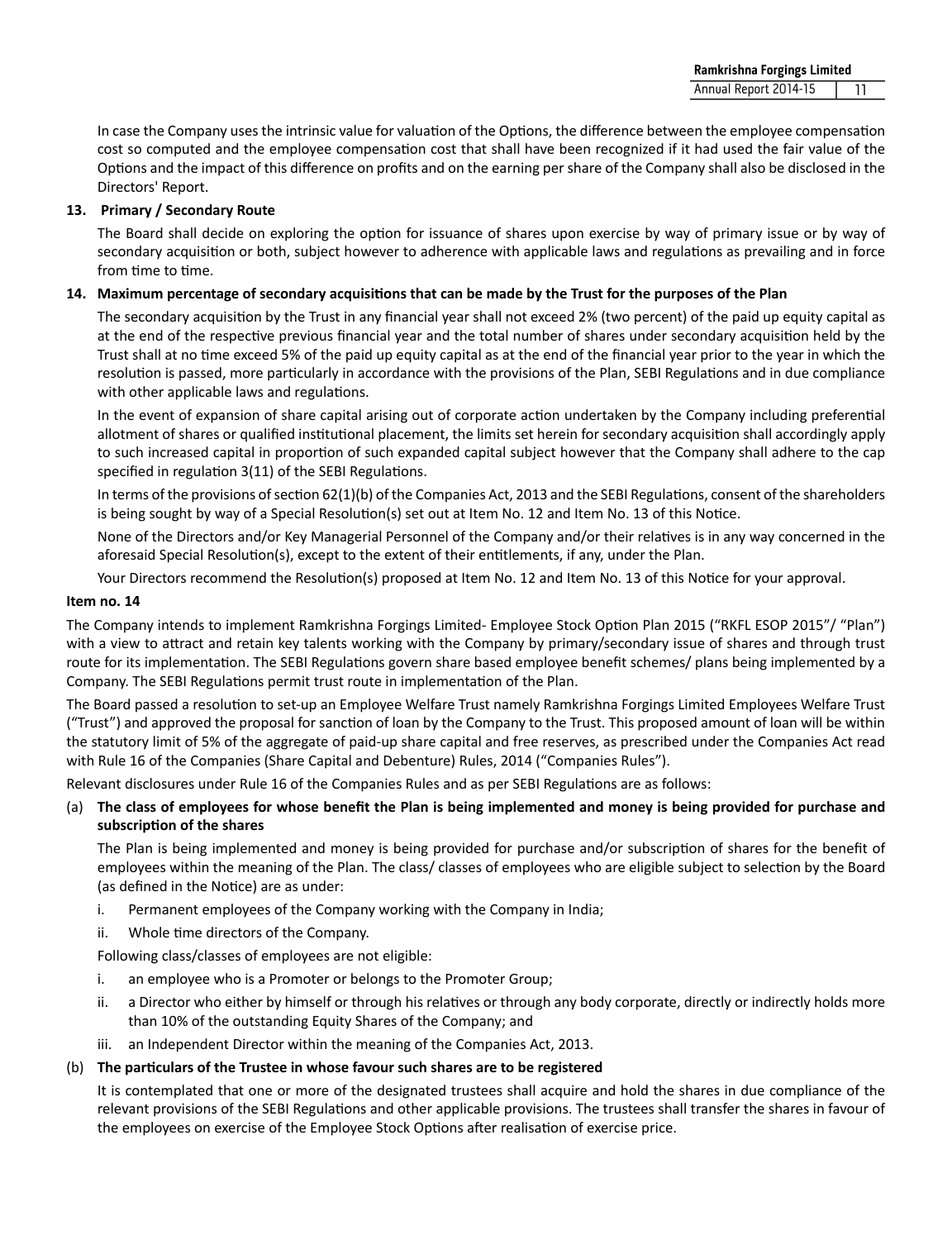|  | Notice |
|--|--------|
|--|--------|

#### (c) **The parƟculars of the Trust and name, address, occupaƟon and naƟonality of trustees and their relaƟonship with the promoters, directors or key managerial personnel, if any**

 The Trust is proposed to be set-up in the nature of an irrevocable Employee Welfare Trust with the name Ramkrishna Forgings Limited Employees Welfare Trust having its registered office at Ramkrishna Chambers, 72 Shakespeare Sarani, Kolkata 700017. Particulars of the Trustees:

| <b>SN</b> | <b>Name</b>         | <b>Address</b>                                                    | <b>Occupation</b> | <b>Nationality</b> | <b>PAN</b> |
|-----------|---------------------|-------------------------------------------------------------------|-------------------|--------------------|------------|
|           | Mr. Dilip Patodia   | 238, Lake Town,<br>Swagatam Apartment,<br>Kolkata - 700089        | Service           | Indian             | AGOPP4294P |
|           | Ms. Ramya Hariharan | Cascade, 39 Sardar Shankar Road, 2nd Floor,  <br>Kolkata - 700029 | Lawver            | Indian             | ABMPH5112M |
|           | Mr. Milesh Gandhi   | Ashirwad, Flat 4C, 8/1 Sarat Bose Road,<br>Kolkata - 700020       | Service           | Indian             | AFIPG3760Q |

The Trustees are neither promoters, directors nor key managerial personnel of the Company nor are they related to the promoters, directors or key managerial personnel in their personal capacity.

#### (d) **Any interest of key managerial personnel, directors or promoters in such scheme or trust and effect thereof**

 Promoters are not eligible to be covered under the Plan. However, key managerial personnel and directors may be covered under the Plan as provided in the Plan in due compliance with the SEBI Regulations. Any key managerial personnel, director or promoter are not related to the Trust.

#### (e) **The detailed parƟculars of benefits which will accrue to the employees from the implementaƟon of the Plan**

The eligible employees shall be granted employee stock options under the Plan which would vest subject to the vesting conditions prescribed by the Board. After vesting and on exercise of the Options, the Trust/ Trustees shall transfer corresponding number of Equity Shares to the employees. The employees may deal in the shares by way of selling /holding or otherwise deal in their absolute discretion subject to applicable laws and regulations immediately after exercise or may hold and sell after a definite period of time at his/ her discretion. The employees would get the benefit on sale of shares depending on sale price of such Shares.

#### (f) **The details about who would exercise and how the voƟng rights in respect of the shares to be purchased or subscribed under the Plan would be exercised**

As per SEBI Regulations, the Trustees shall not vote in respect of equity shares held in the Trust. In these circumstances, the voting rights can be exercised by an employee only when the equity shares are transferred to them after due process of exercise of Options.

#### (g) **Details of loan, tenure, uƟlizaƟon and terms of repayment**

Any loan provided by the Company shall be utilized by the Trust for subscription or purchase of the shares of the Company in one or more tranches, subject to the ceiling limit of equity shares as may be prescribed under the Plan or any other employee plan/ share based employee benefit plan as may be introduced by the Company from time to time, provided that the quantum of loan shall not exceed 5% (five percent) of the paid up capital and free reserves of the Company. The loans shall be valid for the term of the Plan and shall be repayable to and recoverable by the Company from time to time during the term of the Plan or the Employee Benefit Plan as the case may be, subject to the exercise price being paid by the employee on the exercise of the Employee Stock Option under the respective Employee Benefit Plan.

In term of the provisions of Regulation 3(8) of the SEBI Regulations read with Rule 16 of the Companies Rules, consent of the Shareholders is being sought by way of a Special Resolution set out at Item No. 14 of this Notice.

Copy of the Plan and the Trust Deed will be available for inspection on all working days (Monday to Friday) between 10.00 a.m. and 6.00 p.m. at the registered office of the Company.

Your Directors recommend the Resolution proposed at Item No. 14 of this Notice for your approval.

None of the Directors and/or Key Managerial Personnel of the Company and/or their relatives is in any way concerned or in the Trust or the aforesaid Special Resolution, except to the extent of their entitlements, if any, under the Plan.

By order of the Board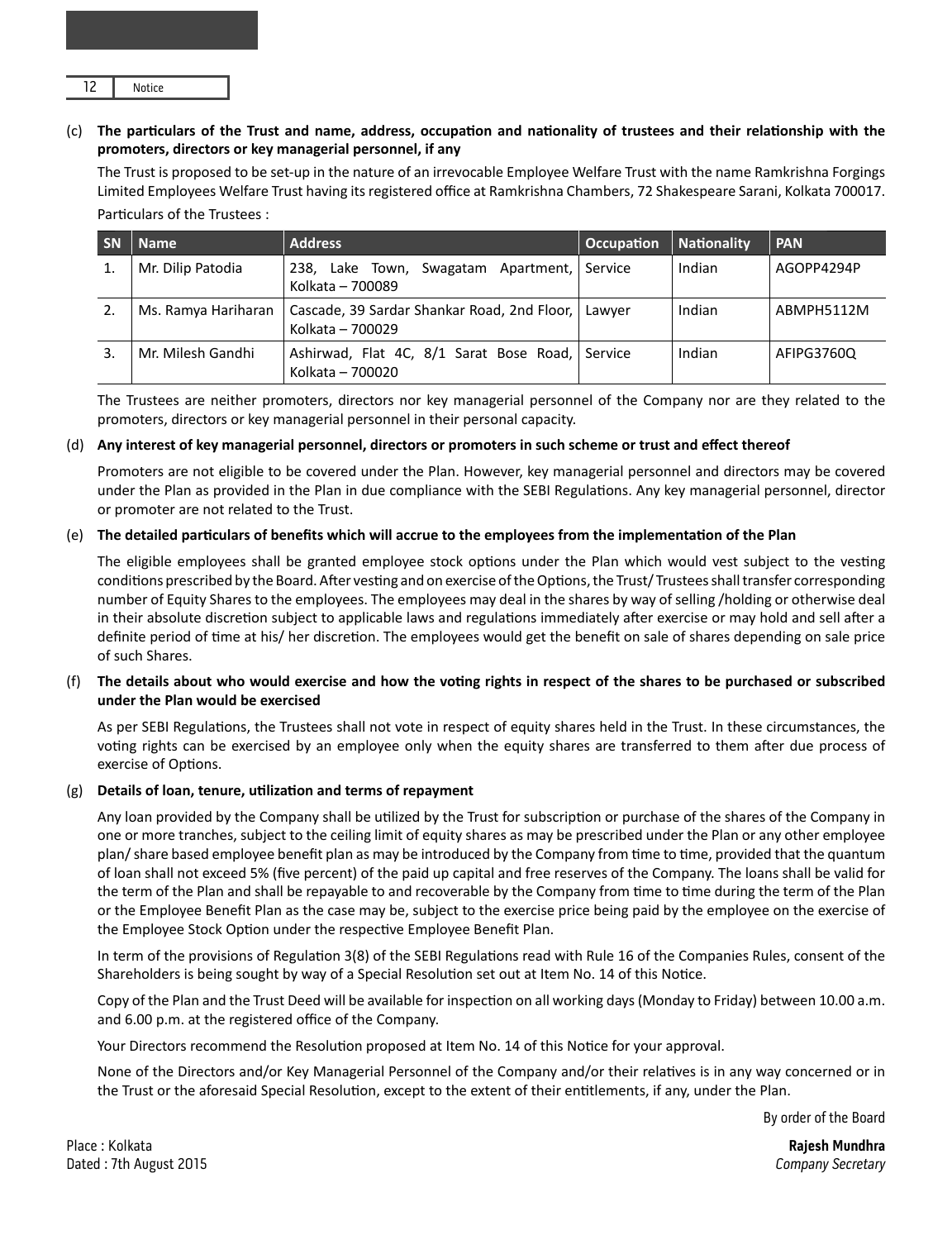**Details of Directors Seeking Appointment/Re-Appointment at the Annual General Meeting:** 

| Name of the Director                             |                 | <b>NARESH JALAN</b>                                                                                                                                    |        | SATISH KUMAR MEHTA                                                                                                                                                                                                                                                                                                                                                                                                                                   |           | <b>AMITABHA GUHA</b>                                                                                                                                                                                                                                                                                                                                                                                                                                                                                                             | <b>ADITI BAGRI</b>                                                                                                                                                                                                                                                                                                                                                                                                               |  |  |  |  |  |  |  |  |  |
|--------------------------------------------------|-----------------|--------------------------------------------------------------------------------------------------------------------------------------------------------|--------|------------------------------------------------------------------------------------------------------------------------------------------------------------------------------------------------------------------------------------------------------------------------------------------------------------------------------------------------------------------------------------------------------------------------------------------------------|-----------|----------------------------------------------------------------------------------------------------------------------------------------------------------------------------------------------------------------------------------------------------------------------------------------------------------------------------------------------------------------------------------------------------------------------------------------------------------------------------------------------------------------------------------|----------------------------------------------------------------------------------------------------------------------------------------------------------------------------------------------------------------------------------------------------------------------------------------------------------------------------------------------------------------------------------------------------------------------------------|--|--|--|--|--|--|--|--|--|
| Date of Birth                                    |                 | 04.10.1975                                                                                                                                             |        | 10.05.1944                                                                                                                                                                                                                                                                                                                                                                                                                                           |           | 10.11.1948                                                                                                                                                                                                                                                                                                                                                                                                                                                                                                                       | 27.02.1986                                                                                                                                                                                                                                                                                                                                                                                                                       |  |  |  |  |  |  |  |  |  |
| <b>Expertise</b><br>in<br><b>Functional Area</b> | <b>Specific</b> | He possesses more than 20<br>years of experience in Forging<br>industry. Under his leadership,<br>the Company has achieved<br>high growth in turnover. | Tools. | He has about 40 years of<br>Industrial<br>Experience<br>with<br>various companies who are<br>manufacturing<br>Closed<br>Die<br>Forgings, Machined Crankshafts<br>and Non-Traditional machine<br>He has developed India's first<br>Electrical Discharge machine<br>with electro Hydralic Servo<br>mechanism. He has won a<br>National Award in 1977 for<br>his contribution in the field of<br>Mechanical Engineering.<br>He has won the Jaycee Award |           | He has been a Banker throughout<br>his life. He was appointed<br>as Chief Manager (Personal<br>Administration) in July 1987<br>in State Bank of Saurastra.<br>Thereafter he served various<br>banks from the post of Asst.<br>General Manager in State<br>Bank of Saurastra in 1992 to<br>Managing Director in State Bank<br>of Travancore in 2004.<br>He finally retired as Deputy<br>Managing Director of State Bank<br>of India in November, 2008. He<br>is presently the Non $-$ Executive<br>Chairman of South Indian Bank. | created<br>She<br>has<br>a<br>dissertation as part of the<br>curriculum on the criteria<br>for Patentability analysed<br>with respect to reported<br>UK and Indian Cases.<br>She started her career<br>as intern in Pangea 3<br>July, 2007, worked<br>in<br>Attorney Associate<br>as<br>Integreon Managed<br>in<br>Solutions from January,<br>2010 to December, 2013<br>and is presently working<br>as Senior Associate in Juris |  |  |  |  |  |  |  |  |  |
|                                                  |                 |                                                                                                                                                        | Corp.  |                                                                                                                                                                                                                                                                                                                                                                                                                                                      |           |                                                                                                                                                                                                                                                                                                                                                                                                                                                                                                                                  |                                                                                                                                                                                                                                                                                                                                                                                                                                  |  |  |  |  |  |  |  |  |  |
|                                                  |                 |                                                                                                                                                        | i)     | Chairman-Technical<br>Committee of Association<br>of the Indian Forging<br>Industry for past 20 Years.                                                                                                                                                                                                                                                                                                                                               | i)        | Indian Banks' Association<br>(IBA) - Served as a Member<br>the<br>Management<br>of<br>Committee from December<br>2003-May 2008.                                                                                                                                                                                                                                                                                                                                                                                                  |                                                                                                                                                                                                                                                                                                                                                                                                                                  |  |  |  |  |  |  |  |  |  |
|                                                  |                 |                                                                                                                                                        | ii)    | Member - Institute of $\vert$ ii)<br>Forging Technology, U.K.                                                                                                                                                                                                                                                                                                                                                                                        |           | Committee<br>Personnel<br>of IBA - Served as the<br>Alternate Chairman for one<br>term.                                                                                                                                                                                                                                                                                                                                                                                                                                          |                                                                                                                                                                                                                                                                                                                                                                                                                                  |  |  |  |  |  |  |  |  |  |
|                                                  |                 |                                                                                                                                                        | iii)   | Member-<br>Institute<br>οf<br>$-$ India<br>&<br>Engineers<br>Chartered Engineer.                                                                                                                                                                                                                                                                                                                                                                     | iii)      | Finance Committee of IBA-<br>Served as a Member of the<br>Committee.                                                                                                                                                                                                                                                                                                                                                                                                                                                             |                                                                                                                                                                                                                                                                                                                                                                                                                                  |  |  |  |  |  |  |  |  |  |
|                                                  |                 |                                                                                                                                                        | iv)    | Providing<br>Technical<br>Price<br>Assistance<br>to<br>Waterhouse Coopers (P)<br>Ltd and ICICI Bank and<br>other Forging companies.                                                                                                                                                                                                                                                                                                                  | iv)       | Indian<br>Institute<br>οf<br>Banking&Finance - Served<br>as a Member of the<br>Governing Body.                                                                                                                                                                                                                                                                                                                                                                                                                                   |                                                                                                                                                                                                                                                                                                                                                                                                                                  |  |  |  |  |  |  |  |  |  |
|                                                  |                 |                                                                                                                                                        |        | He had several professional<br>Training both in India and<br>Overseas and has written<br>several Papers in the<br>field of Non- Traditional<br>Machining Processes &<br>Metal forming.                                                                                                                                                                                                                                                               | V)<br>vi) | <sub>of</sub><br>Advisory<br>Board<br>ICFAI Business School,<br>Hyderabad - Served as a<br>Member for two years.<br>Hyderabad Management<br>Association- Served as a<br>co-opted Member.                                                                                                                                                                                                                                                                                                                                         |                                                                                                                                                                                                                                                                                                                                                                                                                                  |  |  |  |  |  |  |  |  |  |
|                                                  |                 |                                                                                                                                                        |        |                                                                                                                                                                                                                                                                                                                                                                                                                                                      | vii)      | School Board of the School<br>of Management Studies,<br>University of Hyderabad -<br>Served as a member of the<br>Board of Trustees.                                                                                                                                                                                                                                                                                                                                                                                             |                                                                                                                                                                                                                                                                                                                                                                                                                                  |  |  |  |  |  |  |  |  |  |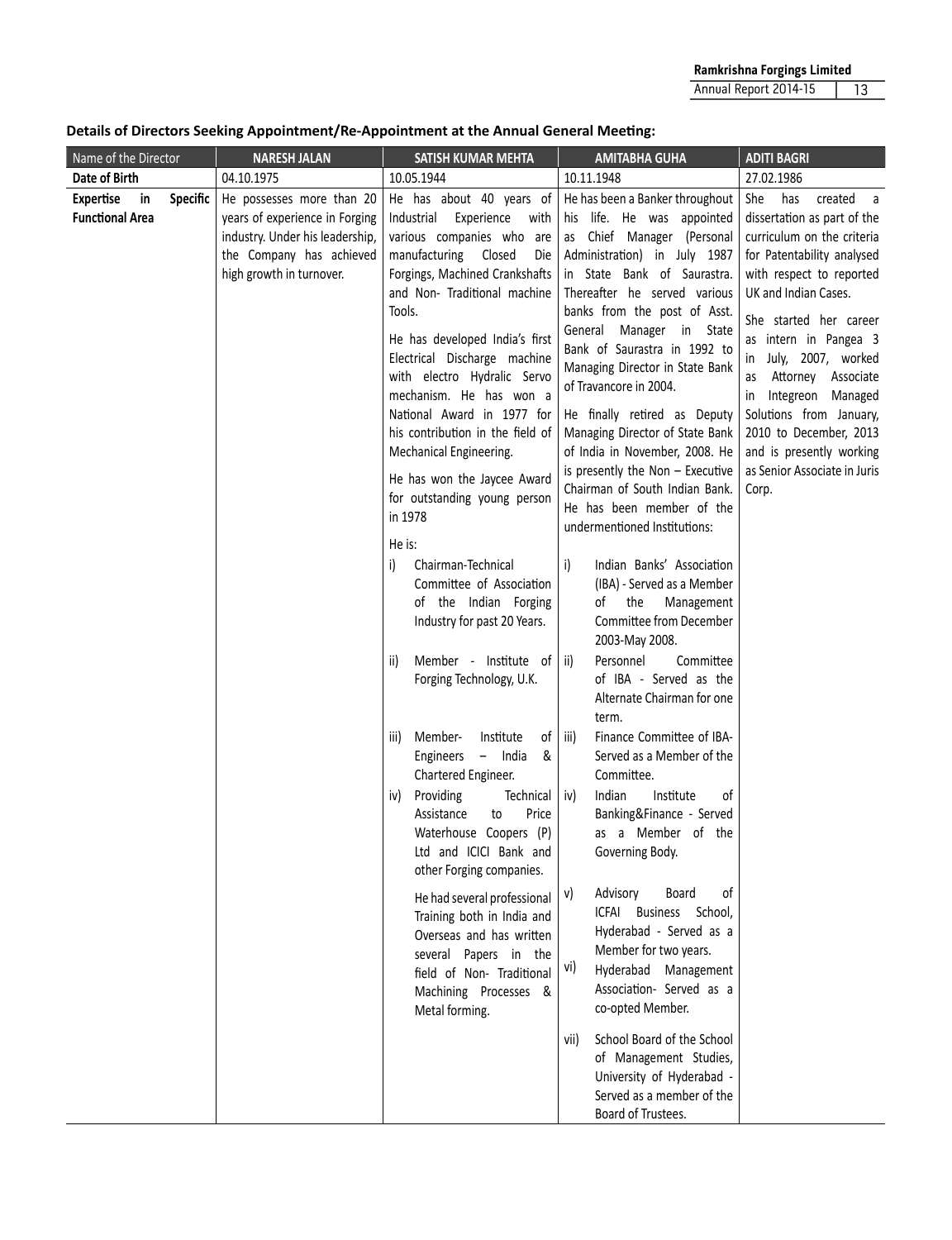| Notice |  |
|--------|--|
|        |  |

| Name of the Director                                                                                                                         | <b>NARESH JALAN</b>                                                                                                                                                                                                        | SATISH KUMAR MEHTA                                                                                                                                                                                                                | <b>AMITABHA GUHA</b>                                                                                                 | <b>ADITI BAGRI</b>                                                                                                                                                                                                                                                                                        |
|----------------------------------------------------------------------------------------------------------------------------------------------|----------------------------------------------------------------------------------------------------------------------------------------------------------------------------------------------------------------------------|-----------------------------------------------------------------------------------------------------------------------------------------------------------------------------------------------------------------------------------|----------------------------------------------------------------------------------------------------------------------|-----------------------------------------------------------------------------------------------------------------------------------------------------------------------------------------------------------------------------------------------------------------------------------------------------------|
| Qualification                                                                                                                                | Graduate<br>in<br>commerce<br>stream and also an MBA from<br>Symbiosis, Pune.                                                                                                                                              | He is B.E (Mech), Diploma in<br>Non- Traditional Machining<br>Processors<br>from<br>Easco<br>USA,<br>School,<br>Sparcatron<br>Diploma<br>in<br>Production<br>Management from Jamnalal<br>Bajaj Institute of Management,<br>Mumbai | He has a qualification of M.Sc                                                                                       | She has completed her:<br>LLB is the year 2009<br>$\bullet$<br>from Mumbai University<br>Certificate course<br>$\bullet$<br>on General IP from World<br>Intellectual<br>Property<br>Organisation in 2009.<br>Diploma<br>in<br>Intellectual<br>Property<br>rights<br>from<br>Mumbai<br>University in 2009. |
| <b>Board</b><br>Membership<br>of<br>other Companies as on<br>31st March, 2015                                                                | Globe Forex and Travels Ltd<br>Eastern Credit Capital Pvt Ltd<br>Ramkrishna<br>Rail<br>and<br>Infrastructure Pvt Ltd<br>Clifftop Infrabuild Pvt Ltd<br>Northeast Infra Properties Pvt<br>Ltd<br>Chaitanya Aviation Pvt Ltd | Nil                                                                                                                                                                                                                               | 1)<br>The South Indian Bank Ltd<br>2)<br>X Pro (I) Ltd<br>3)<br>Gangavaram Port Ltd<br>4)<br>Power Mech Projects Ltd | M/s. 'The Rai Saheb<br>Rekhchand Spinning and<br><b>Weaving Mills</b>                                                                                                                                                                                                                                     |
| Chairman/ Member of the<br><b>Committee of the Board of</b><br>Directors of the Company<br>as on 31st March, 2015                            | Member:<br>$\overline{1}$ .<br>Finance and<br>Management<br>Committee<br>2.<br>Corporate Social<br>Responsibility<br>Committee                                                                                             | Chairman:<br>1.<br>Stakeholders Relationship<br>Committee<br>Member:<br>Nomination and<br>1.<br><b>Remuneration Committee</b>                                                                                                     | Member:<br>1.<br><b>Audit Committee</b>                                                                              | <b>Audit Committee</b><br>1.                                                                                                                                                                                                                                                                              |
| Chairman/ Member of the<br><b>Committee of Directors of</b><br>other Public Companies of<br>which he is a director as<br>on 31st March, 2015 | Nil                                                                                                                                                                                                                        | Nil                                                                                                                                                                                                                               | Nil                                                                                                                  | Nil                                                                                                                                                                                                                                                                                                       |
| Shareholding                                                                                                                                 | 285750                                                                                                                                                                                                                     | Nil                                                                                                                                                                                                                               | Nil                                                                                                                  | Nil                                                                                                                                                                                                                                                                                                       |
| Relationship<br>Inter-se<br>between Directors                                                                                                | Naresh Jalan and Mahabir<br>Prasad Jalan are related to<br>each other as father and son                                                                                                                                    | Not related                                                                                                                                                                                                                       | Not related                                                                                                          | Not related                                                                                                                                                                                                                                                                                               |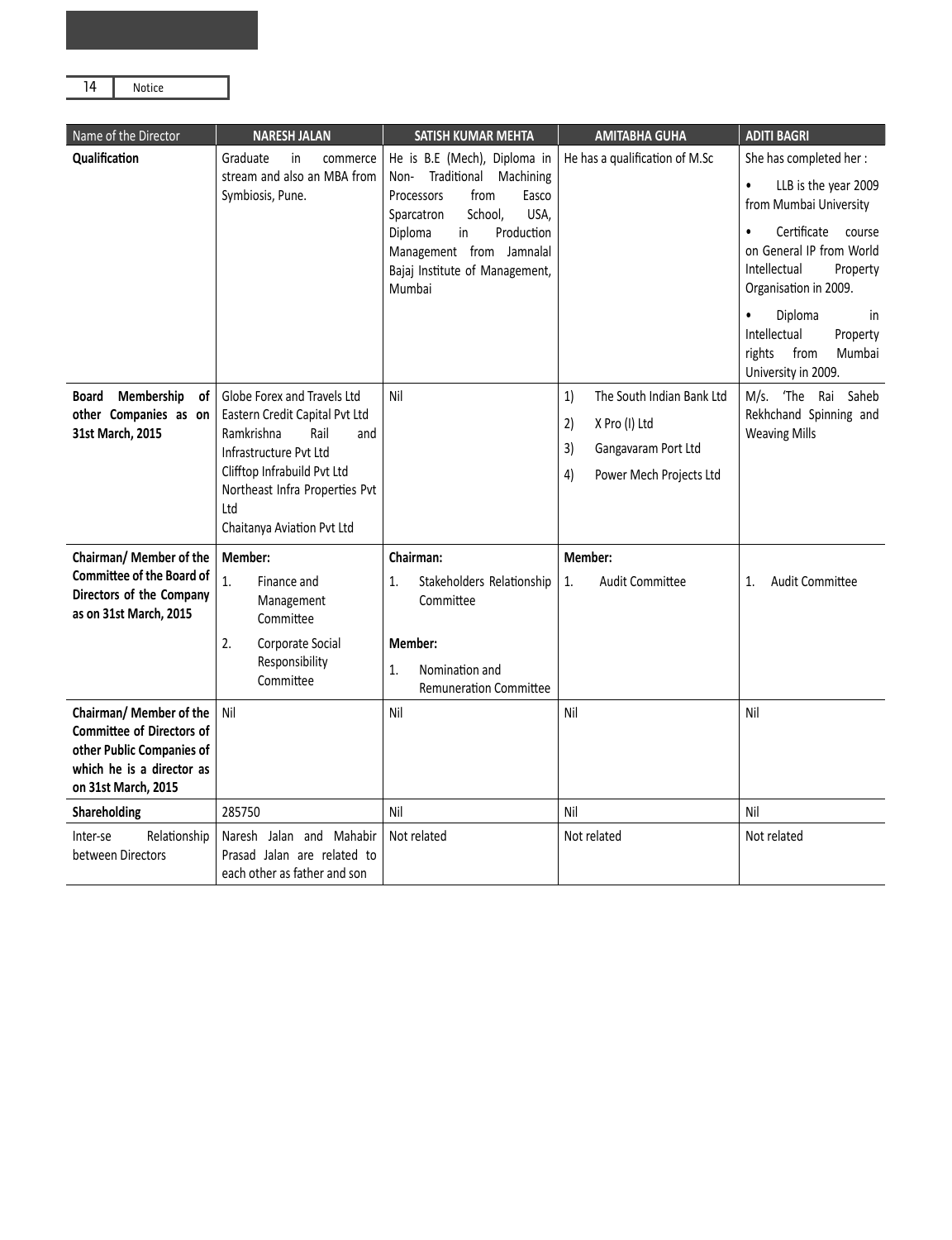# **PROXY FORM**

## **[Pursuant to SecƟon 105(6) of the Companies Act, 2013 and Rule 19(3) of the Companies**

**(Management and AdministraƟon) Rules 2014]**

| LIN NO.          |
|------------------|
| Name of the Cor  |
| Registered Offic |

 $\pmb{\times}$ 

 $\mathsf{X}$ 

## CIN No. : L74210WB1981PLC034281

mpany : **RAMKRISHNA FORGINGS LIMITED** 

| <b>INGITIC OF LITE COMPL</b> |  |  |
|------------------------------|--|--|
| <b>Registered Office</b>     |  |  |

# : "Ramkrishna Chambers", 72, Shakespeare Sarani, Kolkata - 700 017

| Name of the Member(s)     |  |
|---------------------------|--|
| <b>Registered Address</b> |  |
|                           |  |
| E-mail ID                 |  |
| Folio No / Cliend ID      |  |
| DP ID                     |  |
|                           |  |
| 1.                        |  |
|                           |  |
|                           |  |
|                           |  |
|                           |  |
| 2.                        |  |
|                           |  |
|                           |  |
|                           |  |
|                           |  |
|                           |  |